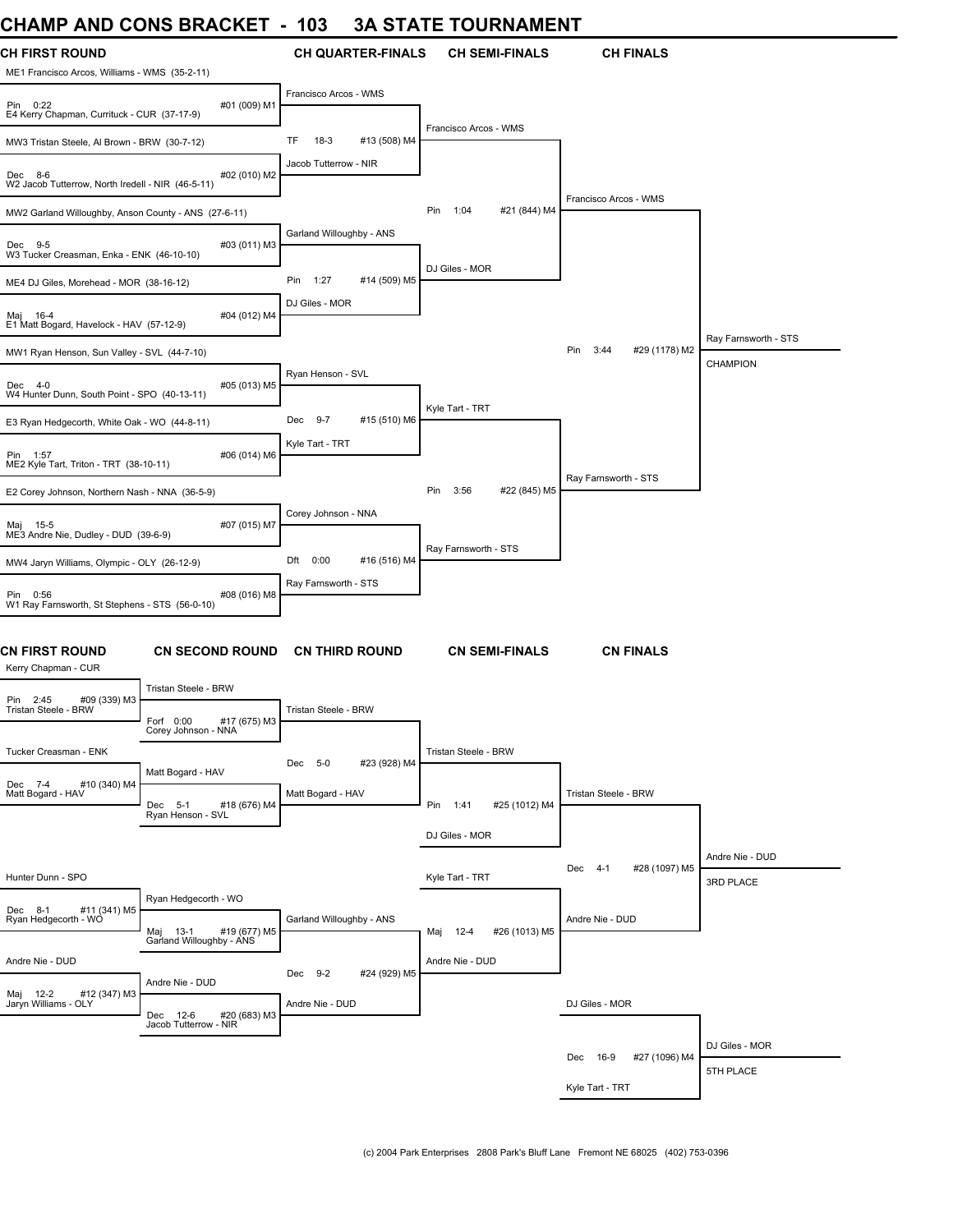# **CHAMP AND CONS BRACKET - 112 3A STATE TOURNAMENT**

| <b>CH FIRST ROUND</b>                                            |                                                | <b>CH QUARTER-FINALS</b>       | <b>CH SEMI-FINALS</b>         | <b>CH FINALS</b>                     |                          |
|------------------------------------------------------------------|------------------------------------------------|--------------------------------|-------------------------------|--------------------------------------|--------------------------|
| W1 Robert Golde, Northwest Cabarrus - NWC (53-4-11)              |                                                | Robert Golde - NWC             |                               |                                      |                          |
| Pin 5:34<br>E4 Landon Lucas, Southwest Edgecombe - SWE (37-7-11) | #01 (033) M1                                   |                                | Robert Golde - NWC            |                                      |                          |
| ME3 Daniel Deardoff, Union Pines - UPI (36-18-10)                |                                                | Dec 13-6<br>#13 (517) M5       |                               |                                      |                          |
| Maj 10-0<br>MW2 Antwan Davis, Parkland - PRL (55-9-10)           | #02 (034) M2                                   | Antwan Davis - PRL             |                               |                                      |                          |
| ME2 Miguel Aguirre, Southern Lee - SLE (30-15-11)                |                                                |                                | Dec<br>$8-1$<br>#21 (846) M6  | Robert Golde - NWC                   |                          |
| Dec 9-6<br>MW3 Lucas Bunch, Piedmont - PIE (37-8-12)             | #03 (035) M3                                   | Miguel Aguirre - SLE           |                               |                                      |                          |
| W4 Jason Bottoms, Tuscola - TUS (45-9-10)                        |                                                | Dec<br>$4 - 2$<br>#14 (518) M6 | Miguel Aguirre - SLE          |                                      |                          |
| Dec 8-2<br>E1 Vicent Webb, Fike - FIK (36-3-12)                  | #04 (036) M4                                   | Vicent Webb - FIK              |                               |                                      |                          |
| MW1 Timdarius Thurston, Tw Andrews - TWA (40-0-12)               |                                                |                                |                               | Maj<br>$12 - 4$<br>#29 (1181) M2     | Timdarius Thurston - TWA |
| Pin 3:41<br>ME4 Isnardo Alberto, Dudley - DUD (27-22-9)          | #05 (037) M5                                   | Timdarius Thurston - TWA       |                               |                                      | CHAMPION                 |
|                                                                  |                                                | #15 (524) M4<br>Dec 11-4       | Timdarius Thurston - TWA      |                                      |                          |
| W3 Jacob Freeman, South Rowan - SRO (40-12-11)                   |                                                | Jacob Freeman - SRO            |                               |                                      |                          |
| Pin 4:15<br>E2 Ahmir Scott, Rocky Mount - RMT (29-5-11)          | #06 (038) M6                                   |                                |                               |                                      |                          |
| W2 Donovan Smoot, East Rowan - ERO (21-21-12)                    |                                                |                                | OT<br>$9 - 7$<br>#22 (852) M4 | Timdarius Thurston - TWA             |                          |
|                                                                  |                                                | Jonathan Mills - SC            |                               |                                      |                          |
| Pin 5:02<br>E3 Jonathan Mills, South Central - SC (42-9-12)      | #07 (039) M7                                   |                                |                               |                                      |                          |
| MW4 Elijah Cole, Asheboro - ABO (27-11-9)                        |                                                | Pin 2:28<br>#16 (525) M5       | Joe Deangelo - SAL            |                                      |                          |
| Pin 2:26                                                         | #08 (040) M8                                   | Joe Deangelo - SAL             |                               |                                      |                          |
| ME1 Joe Deangelo, Southern Alamance - SAL (55-1-11)              |                                                |                                |                               |                                      |                          |
| <b>CN FIRST ROUND</b><br>Landon Lucas - SWE                      | <b>CN SECOND ROUND</b>                         | <b>CN THIRD ROUND</b>          | <b>CN SEMI-FINALS</b>         | <b>CN FINALS</b>                     |                          |
|                                                                  | Landon Lucas - SWE                             |                                |                               |                                      |                          |
| Dec 6-0<br>#09 (348) M4<br>Daniel Deardoff - UPI                 | Pin 3:20<br>#17 (684) M4                       | Landon Lucas - SWE             |                               |                                      |                          |
|                                                                  | Jonathan Mills - SC                            |                                |                               |                                      |                          |
| Lucas Bunch - PIE                                                |                                                | Pin 2:23<br>#23 (930) M6       | Landon Lucas - SWE            |                                      |                          |
| Dec 5-2<br>#10 (349) M5<br>Jason Bottoms - TUS                   | Jason Bottoms - TUS                            | Jacob Freeman - SRO            |                               | Landon Lucas - SWE                   |                          |
|                                                                  | #18 (685) M5<br>Dec 6-4<br>Jacob Freeman - SRO |                                | Maj 15-5<br>#25 (1014) M6     |                                      |                          |
|                                                                  |                                                |                                | Miguel Aguirre - SLE          |                                      |                          |
|                                                                  |                                                |                                |                               | <b>TF</b><br>$18-2$<br>#28 (1104) M4 | Joe Deangelo - SAL       |
| Isnardo Alberto - DUD                                            |                                                |                                | Joe Deangelo - SAL            |                                      | 3RD PLACE                |
| Dec 9-4<br>#11 (355) M3<br>Ahmir Scott - RMT                     | Ahmir Scott - RMT                              | Vicent Webb - FIK              |                               | Joe Deangelo - SAL                   |                          |
|                                                                  | OT 3-1<br>#19 (691) M3<br>Vicent Webb - FIK    |                                | #26 (1020) M4<br>Pin 3:26     |                                      |                          |
| Donovan Smoot - ERO                                              |                                                |                                | Antwan Davis - PRL            |                                      |                          |
|                                                                  | Elijah Cole - ABO                              | 2:24<br>#24 (936) M4<br>Pin    |                               |                                      |                          |
| Dec 9-3<br>Elijah Cole - ABO<br>#12 (356) M4                     | Pin 3:33<br>#20 (692) M4                       | Antwan Davis - PRL             |                               | Miguel Aguirre - SLE                 |                          |
|                                                                  | Antwan Davis - PRL                             |                                |                               |                                      |                          |
|                                                                  |                                                |                                |                               | Pin 2:13<br>#27 (1098) M6            | Antwan Davis - PRL       |
|                                                                  |                                                |                                |                               | Antwan Davis - PRL                   | 5TH PLACE                |
|                                                                  |                                                |                                |                               |                                      |                          |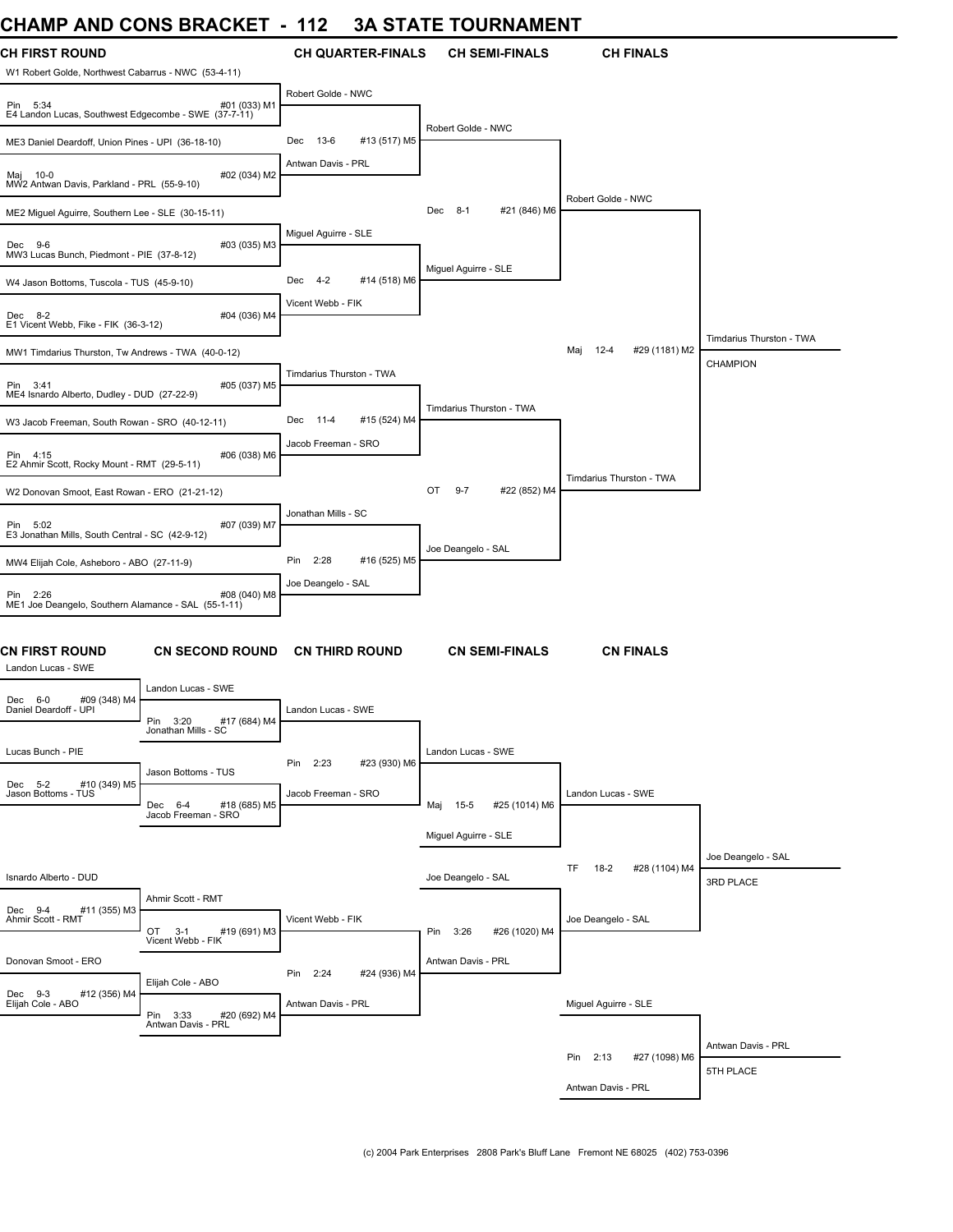### **CHAMP AND CONS BRACKET - 119 3A STATE TOURNAMENT**

| JI IAIVII<br>AN P                                                  | <b>UVINU PIVAVINE I</b>                                                   |                                | <b>UIAILIVUINMAINENI</b> |               |                                 |                     |
|--------------------------------------------------------------------|---------------------------------------------------------------------------|--------------------------------|--------------------------|---------------|---------------------------------|---------------------|
| <b>CH FIRST ROUND</b><br>MW1 Scott Acosta, Trinity - TRN (54-9-12) |                                                                           | <b>CH QUARTER-FINALS</b>       | <b>CH SEMI-FINALS</b>    |               | <b>CH FINALS</b>                |                     |
| Pin 5:34<br>E4 Donald Battle, Northern Nash - NNA (33-13-10)       | #01 (057) M1                                                              | Scott Acosta - TRN             |                          |               |                                 |                     |
| W3 Joseph Cutler, Northwest Cabarrus - NWC (47-20-11)              |                                                                           | Dec 8-2<br>#13 (526) M6        | Scott Acosta - TRN       |               |                                 |                     |
| Pin 5:30<br>ME2 Bryan Bowen, Webb - WEB (27-9-12)                  | #02 (058) M2                                                              | Joseph Cutler - NWC            |                          |               |                                 |                     |
| W2 Chase Thompson, East Rowan - ERO (29-11-11)                     |                                                                           |                                | Dec 7-3                  | #21 (853) M5  | Scott Acosta - TRN              |                     |
| Dec 4-3<br>ME3 Brandon Berry, Union Pines - UPI (39-18-10)         | #03 (059) M3                                                              | Chase Thompson - ERO           |                          |               |                                 |                     |
| MW4 Chris Lingle, Porter Ridge - POR (38-9-11)                     |                                                                           | $5 - 4$<br>#14 (532) M4<br>Dec | Chase Thompson - ERO     |               |                                 |                     |
| Dec 7-3<br>E1 Christian Holleman, Havelock - HAV (51-15-10)        | #04 (060) M4                                                              | Christian Holleman - HAV       |                          |               |                                 |                     |
| ME1 Justin Vaughn, Williams - WMS (36-2-12)                        |                                                                           |                                |                          |               | $5 - 2$<br>#29 (1184) M2<br>Dec | Justin Vaughn - WMS |
| Dec 12-6<br>W4 Aaron Trull, Enka - ENK (49-12-10)                  | #05 (061) M5                                                              | Justin Vaughn - WMS            |                          |               |                                 | CHAMPION            |
| MW3 Gerrit Grevenstuk, Eastern Randolph - ERA (35-9-9)             |                                                                           | TF<br>$17 - 2$<br>#15 (533) M5 | Justin Vaughn - WMS      |               |                                 |                     |
| Forf 0:00<br>E2 Wesley Goldsmith, White Oak - WO (35-10-12)        | #06 (062) M6                                                              | Gerrit Grevenstuk - ERA        |                          |               |                                 |                     |
| MW2 Dakota Aldridge, Southwestern Randolph - SWR (47-10-12)        |                                                                           |                                | 19-8<br>Maj              | #22 (854) M6  | Justin Vaughn - WMS             |                     |
| Dec 7-3<br>E3 Justin Farrell, Cb Aycock - CBA (43-9-11)            | #07 (063) M7                                                              | Dakota Aldridge - SWR          |                          |               |                                 |                     |
| ME4 Isaiah Witcher, Morehead - MOR (19-19-12)                      |                                                                           | Pin<br>5:39<br>#16 (534) M6    | Kurt Stephens - STS      |               |                                 |                     |
| Pin 3:14<br>W1 Kurt Stephens, St Stephens - STS (58-2-11)          | #08 (064) M8                                                              | Kurt Stephens - STS            |                          |               |                                 |                     |
| <b>CN FIRST ROUND</b><br>Donald Battle - NNA                       | <b>CN SECOND ROUND</b>                                                    | <b>CN THIRD ROUND</b>          | <b>CN SEMI-FINALS</b>    |               | <b>CN FINALS</b>                |                     |
| #09 (357) M5<br>Pin 3:45                                           | Bryan Bowen - WEB                                                         |                                |                          |               |                                 |                     |
| Bryan Bowen - WEB                                                  | Pin<br>#17 (693) M5<br>3:55<br>Dakota Aldridge - SWR                      | Dakota Aldridge - SWR          |                          |               |                                 |                     |
| Brandon Berry - UPI                                                |                                                                           | Dec 7-2<br>#23 (937) M5        | Dakota Aldridge - SWR    |               |                                 |                     |
| Dec 4-3<br>#10 (363) M3<br>Chris Lingle - POR                      | Brandon Berry - UPI<br>Dec 7-5<br>#18 (699) M3<br>Gerrit Grevenstuk - ERA | Gerrit Grevenstuk - ERA        | $10 - 2$<br>Maj          | #25 (1021) M5 | Chase Thompson - ERO            |                     |
|                                                                    |                                                                           |                                | Chase Thompson - ERO     |               |                                 |                     |
| Aaron Trull - ENK                                                  |                                                                           |                                | Kurt Stephens - STS      |               | #28 (1106) M6<br>Dec<br>8-4     | Kurt Stephens - STS |
|                                                                    | Aaron Trull - ENK                                                         |                                |                          |               |                                 | 3RD PLACE           |
| Forf 0:00<br>#11 (364) M4<br>Wesley Goldsmith - WO                 | #19 (700) M4<br>Dec 6-5<br>Christian Holleman - HAV                       | Aaron Trull - ENK              | #26 (1022) M6<br>Dec 8-5 |               | Kurt Stephens - STS             |                     |
| Justin Farrell - CBA                                               |                                                                           | 4:08<br>#24 (938) M6<br>Pin    | Aaron Trull - ENK        |               |                                 |                     |
| Dec 3-1<br>#12 (365) M5<br>Isaiah Witcher - MOR                    | Justin Farrell - CBA<br>Dec 3-1<br>#20 (701) M5                           | Joseph Cutler - NWC            |                          |               | Dakota Aldridge - SWR           |                     |
|                                                                    | Joseph Cutler - NWC                                                       |                                |                          |               |                                 |                     |
|                                                                    |                                                                           |                                |                          |               | Pin 0:54<br>#27 (1105) M5       | Aaron Trull - ENK   |
|                                                                    |                                                                           |                                |                          |               | Aaron Trull - ENK               | 5TH PLACE           |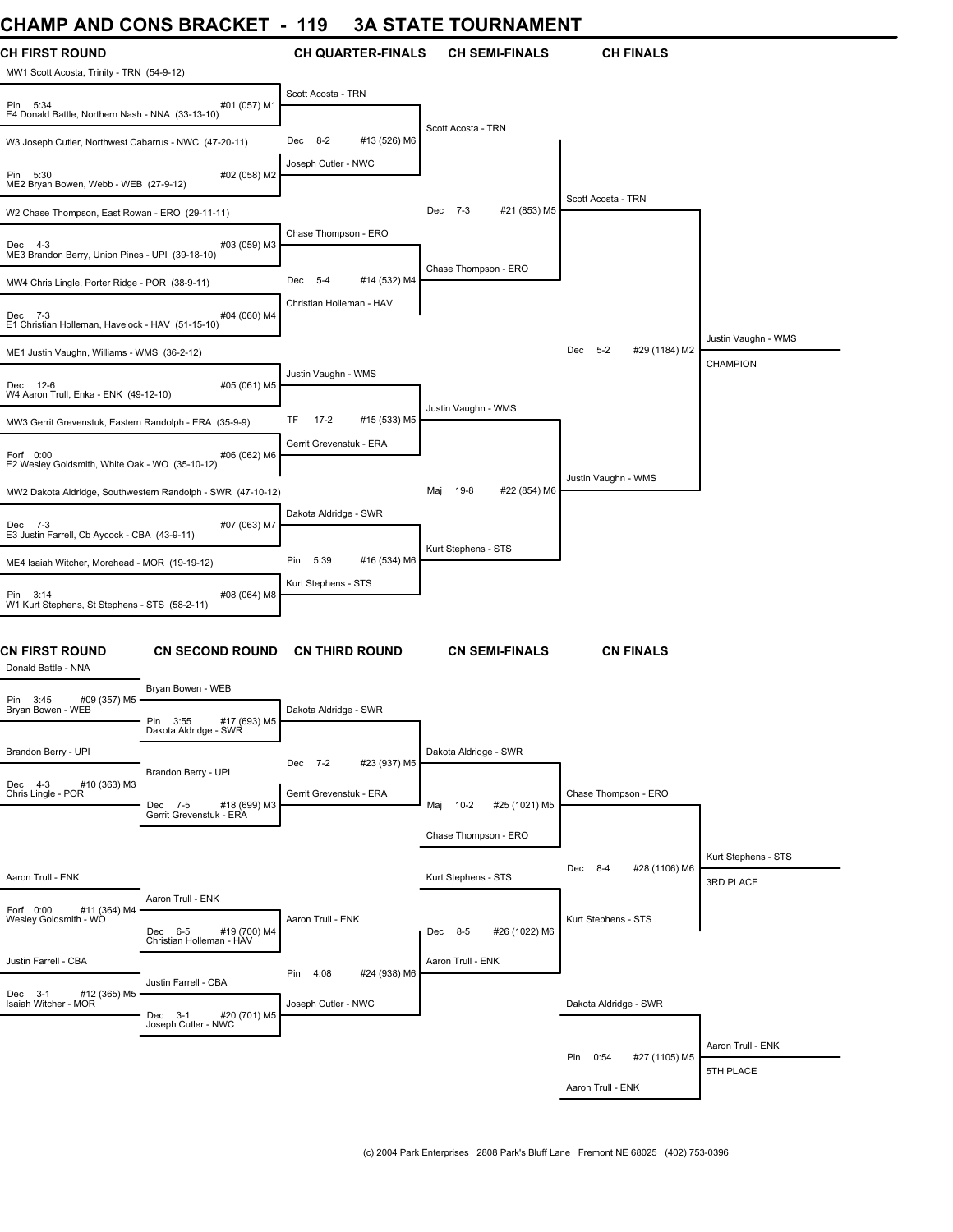### **CHAMP AND CONS BRACKET - 125 3A STATE TOURNAMENT**

| <b>CH FIRST ROUND</b><br>ME1 Tony Deangelo, Southern Alamance - SAL (43-4-9) |                                                    | <b>CH QUARTER-FINALS</b>    | <b>CH SEMI-FINALS</b>         | <b>CH FINALS</b>                |                                 |
|------------------------------------------------------------------------------|----------------------------------------------------|-----------------------------|-------------------------------|---------------------------------|---------------------------------|
| OT 7-5<br>W4 Will Johnson, Northwest Cabarrus - NWC (44-14-11)               | #01 (081) M1                                       | Will Johnson - NWC          |                               |                                 |                                 |
| MW3 Joseph Anders, Trinity - TRN (48-12-10)                                  |                                                    | Dec 3-0<br>#13 (540) M4     | Will Johnson - NWC            |                                 |                                 |
| Dec 4-3<br>E2 David Stone, Havelock - HAV (30-8-12)                          | #02 (082) M2                                       | Joseph Anders - TRN         |                               |                                 |                                 |
| MW2 Chad Mullins, Marvin Ridge - MRI (37-8-10)                               |                                                    |                             | Dec 6-1<br>#21 (860) M4       | Daniel Ownbey - ENK             |                                 |
| Maj 9-0<br>E3 Andrew Bender, West Craven - WCR (43-10-10)                    | #03 (083) M3                                       | Chad Mullins - MRI          |                               |                                 |                                 |
| ME4 Forfeit Forfeit, Southern Lee - SLE (26-14-10)                           |                                                    | Maj<br>14-4<br>#14 (541) M5 | Daniel Ownbey - ENK           |                                 |                                 |
| Forf 0:00<br>W1 Daniel Ownbey, Enka - ENK (56-0-11)                          | #04 (084) M4                                       | Daniel Ownbey - ENK         |                               |                                 |                                 |
| E1 CJ Jablonski, Currituck - CUR (60-1-9)                                    |                                                    |                             |                               | Dec<br>$4 - 2$<br>#29 (1187) M2 | Daniel Ownbey - ENK             |
| Dec 9-2<br>MW4 Zack Priester, Charlotte Catholic - CC (41-11-12)             | #05 (085) M5                                       | CJ Jablonski - CUR          |                               |                                 | <b>CHAMPION</b>                 |
| ME3 Randy Stevens, Union Pines - UPI (43-13-10)                              |                                                    | 17-6<br>#15 (542) M6<br>Maj | CJ Jablonski - CUR            |                                 |                                 |
| Dec 7-4<br>W2 Cody Stephens, St Stephens - STS (57-5-11)                     | #06 (086) M6                                       | Cody Stephens - STS         |                               |                                 |                                 |
| ME2 Austin Swayne, Morehead - MOR (29-24-11)                                 |                                                    |                             | #22 (861) M5<br>Dec 6-3       | Chris Rivas - PRL               |                                 |
| Dec 9-2<br>W3 Jeremy Griffin, Fred T Foard - FOA (40-6-12)                   | #07 (087) M7                                       | Jeremy Griffin - FOA        |                               |                                 |                                 |
| E4 Jacob Robinson, Nash Central - NCE (36-10-11)                             |                                                    | Dec<br>12-6<br>#16 (548) M4 | Chris Rivas - PRL             |                                 |                                 |
| Pin 5:39<br>MW1 Chris Rivas, Parkland - PRL (63-5-11)                        | #08 (088) M8                                       | Chris Rivas - PRL           |                               |                                 |                                 |
| <b>CN FIRST ROUND</b><br>Tony Deangelo - SAL                                 | <b>CN SECOND ROUND</b>                             | <b>CN THIRD ROUND</b>       | <b>CN SEMI-FINALS</b>         | <b>CN FINALS</b>                |                                 |
| Dft 0:00<br>#09 (371) M3                                                     | Tony Deangelo - SAL                                |                             |                               |                                 |                                 |
| David Stone - HAV                                                            | Dec 6-3<br>#17 (707) M3<br>Jeremy Griffin - FOA    | Tony Deangelo - SAL         |                               |                                 |                                 |
| Andrew Bender - WCR                                                          |                                                    |                             | Cody Stephens - STS           |                                 |                                 |
| #10 (372) M4<br>Forf 0:00                                                    | Andrew Bender - WCR                                | Pin<br>1:56<br>#23 (944) M4 |                               |                                 |                                 |
| Forfeit Forfeit - SLE                                                        | Pin<br>#18 (708) M4<br>3:31<br>Cody Stephens - STS | Cody Stephens - STS         | Dec<br>$3-0$<br>#25 (1028) M4 | Cody Stephens - STS             |                                 |
|                                                                              |                                                    |                             | Will Johnson - NWC            |                                 |                                 |
|                                                                              |                                                    |                             |                               | Dec 9-4<br>#28 (1113) M5        | CJ Jablonski - CUR              |
| Zack Priester - CC                                                           | Randy Stevens - UPI                                |                             | CJ Jablonski - CUR            |                                 | 3RD PLACE                       |
| Dec 7-2<br>#11 (373) M5<br>Randy Stevens - UPI                               | #19 (709) M5<br>Pin 2:39<br>Chad Mullins - MRI     | Randy Stevens - UPI         | #26 (1029) M5<br>TF<br>$15-0$ | CJ Jablonski - CUR              |                                 |
| Austin Swayne - MOR                                                          |                                                    | Dec 3-1<br>#24 (945) M5     | Joseph Anders - TRN           |                                 |                                 |
| Dec 3-0<br>#12 (379) M3<br>Jacob Robinson - NCE                              | Jacob Robinson - NCE<br>#20 (715) M3               | Joseph Anders - TRN         |                               | Will Johnson - NWC              |                                 |
|                                                                              | Maj 14-6 #20<br>Joseph Anders - TRN                |                             |                               |                                 |                                 |
|                                                                              |                                                    |                             |                               | Dec<br>8-3<br>#27 (1112) M4     | Will Johnson - NWC<br>5TH PLACE |
|                                                                              |                                                    |                             |                               | Joseph Anders - TRN             |                                 |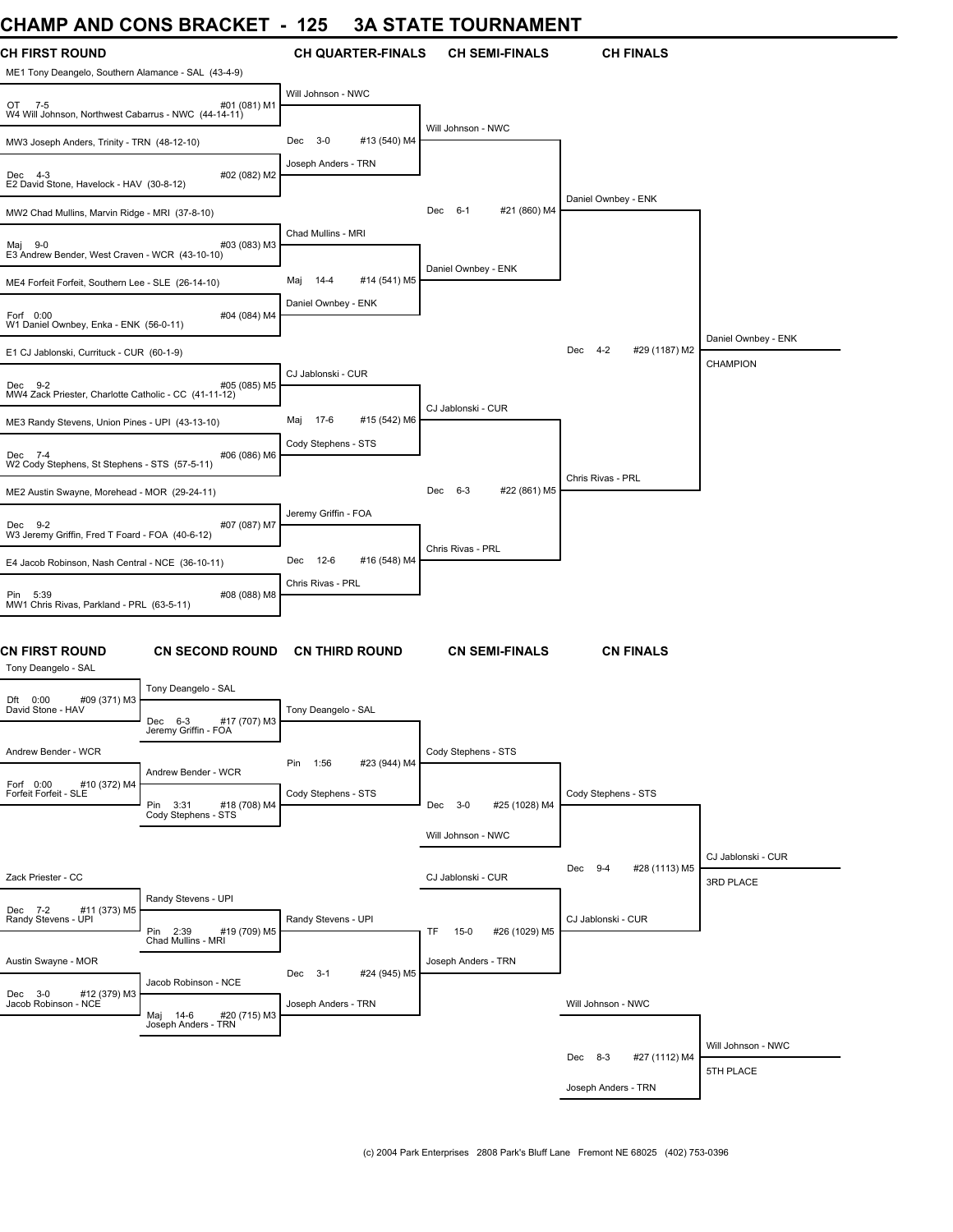# **CHAMP AND CONS BRACKET - 130 3A STATE TOURNAMENT**

| <b>CH FIRST ROUND</b><br>ME1 Trey Weliver, Union Pines - UPI (54-4-12) |                                                     | <b>CH QUARTER-FINALS</b>                              | <b>CH SEMI-FINALS</b>        | <b>CH FINALS</b>               |                                  |
|------------------------------------------------------------------------|-----------------------------------------------------|-------------------------------------------------------|------------------------------|--------------------------------|----------------------------------|
| Pin 1:13<br>W4 Aaron Plyler, East Rowan - ERO (43-9-12)                | #01 (105) M1                                        | Trey Weliver - UPI                                    |                              |                                |                                  |
| MW3 Bryan Johnson, Trinity - TRN (46-15-12)                            |                                                     | Dec 7-2<br>#13 (549) M5                               | Trey Weliver - UPI           |                                |                                  |
| OT<br>$4 - 3$<br>E2 Francisco Alfaro, Rocky Mount - RMT (38-7-12)      | #02 (106) M2                                        | Bryan Johnson - TRN                                   |                              |                                |                                  |
| MW2 Nathanael Torrence, Concord - CON (33-11-10)                       |                                                     |                                                       | Dec 2-1<br>#21 (862) M6      | Luke Dutch - NWC               |                                  |
| Dec 5-3<br>E3 Raymond Davis, Havelock - HAV (44-24-11)                 | #03 (107) M3                                        | Nathanael Torrence - CON                              |                              |                                |                                  |
| ME4 Tony Pilkington, Southern Lee - SLE (37-12-12)                     |                                                     | #14 (550) M6<br>$14-2$<br>Maj                         | Luke Dutch - NWC             |                                |                                  |
| Pin 3:00<br>W1 Luke Dutch, Northwest Cabarrus - NWC (55-4-11)          | #04 (108) M4                                        | Luke Dutch - NWC                                      |                              |                                | Brandon Hodges - RAG             |
| MW1 Brandon Hodges, Ragsdale - RAG (51-0-12)                           |                                                     |                                                       |                              | Dec 3-2<br>#29 (1190) M2       | <b>CHAMPION</b>                  |
| Pin 3:16<br>E4 Jared Quevedo, Currituck - CUR (38-20-10)               | #05 (109) M5                                        | Brandon Hodges - RAG                                  |                              |                                |                                  |
| W3 Travis Hamilton, North Iredell - NIR (46-6-12)                      |                                                     | #15 (556) M4<br>$2 - 0$<br>Dec                        | Brandon Hodges - RAG         |                                |                                  |
| Dec 9-3<br>ME2 Sam Ross, Dudley - DUD (39-11-11)                       | #06 (110) M6                                        | Sam Ross - DUD                                        |                              |                                |                                  |
| W2 Aaron Smith, Lake Norman - LN (43-3-12)                             |                                                     |                                                       | #22 (868) M4<br>Dec 4-1      | Brandon Hodges - RAG           |                                  |
| Pin 3:21<br>ME3 Reid Brown, Southern Alamance - SAL (38-16-11)         | #07 (111) M7                                        | Aaron Smith - LN                                      |                              |                                |                                  |
| MW4 Jovontae Coleman, Parkland - PRL (31-10-10)                        |                                                     | #16 (557) M5<br>Dec 7-3                               | Aaron Smith - LN             |                                |                                  |
| Dec 7-2<br>E1 Lyn Cartwright, Dh Conley - DHC (46-6-12)                | #08 (112) M8                                        | Lyn Cartwright - DHC                                  |                              |                                |                                  |
| <b>CN FIRST ROUND</b><br>Aaron Plyler - ERO                            | <b>CN SECOND ROUND</b>                              | <b>CN THIRD ROUND</b>                                 | <b>CN SEMI-FINALS</b>        | <b>CN FINALS</b>               |                                  |
| #09 (380) M4<br>Pin 1:53                                               | Aaron Plyler - ERO                                  |                                                       |                              |                                |                                  |
| Francisco Alfaro - RMT                                                 | #17 (716) M4<br>Dec 2-1<br>Lyn Cartwright - DHC     | Aaron Plyler - ERO                                    |                              |                                |                                  |
| Raymond Davis - HAV                                                    | Raymond Davis - HAV                                 | Dec 10-7<br>#23 (946) M6                              | Aaron Plyler - ERO           |                                |                                  |
| #10 (381) M5<br>Maj 14-1<br>Tony Pilkington - SLE                      | #18 (717) M5<br>Dec 6-0<br>Sam Ross - DUD           | Sam Ross - DUD                                        | Pin<br>4:30<br>#25 (1030) M6 | Trey Weliver - UPI             |                                  |
|                                                                        |                                                     |                                                       | Trey Weliver - UPI           |                                |                                  |
|                                                                        |                                                     |                                                       |                              | OT<br>$2 - 1$<br>#28 (1120) M4 | Trey Weliver - UPI               |
| Jared Quevedo - CUR                                                    | Travis Hamilton - NIR                               |                                                       | Aaron Smith - LN             |                                | 3RD PLACE                        |
| Pin 3:36<br>#11 (387) M3<br>Travis Hamilton - NIR                      | Dec 8-4<br>#19 (723) M3<br>Nathanael Torrence - CON | Travis Hamilton - NIR                                 | Dec 3-0<br>#26 (1036) M4     | Aaron Smith - LN               |                                  |
| Reid Brown - SAL                                                       |                                                     |                                                       | Bryan Johnson - TRN          |                                |                                  |
| Pin 3:03<br>#12 (388) M4<br>Jovontae Coleman - PRL                     | Jovontae Coleman - PRL                              | $5 - 3$<br>#24 (952) M4<br>Dec<br>Bryan Johnson - TRN |                              | Aaron Plyler - ERO             |                                  |
|                                                                        | Dec 10-5<br>#20 (724) M4<br>Bryan Johnson - TRN     |                                                       |                              |                                |                                  |
|                                                                        |                                                     |                                                       |                              | Dec 8-4<br>#27 (1114) M6       | Bryan Johnson - TRN<br>5TH PLACE |
|                                                                        |                                                     |                                                       |                              | Bryan Johnson - TRN            |                                  |
|                                                                        |                                                     |                                                       |                              |                                |                                  |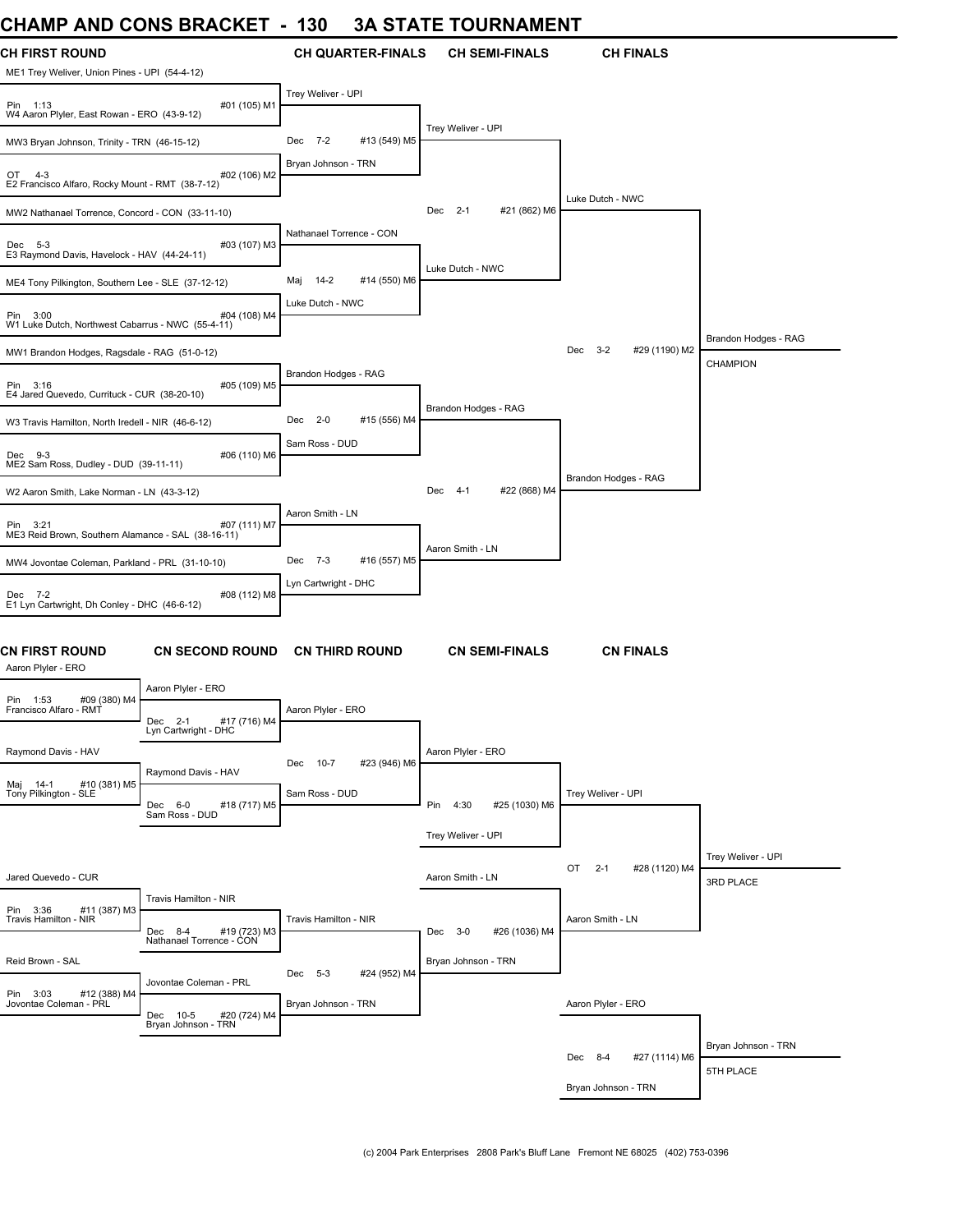### **CHAMP AND CONS BRACKET - 135 3A STATE TOURNAMENT**

| UNAINIT AINU UUNJ DRAUNEI                                                |                                                                          | າວວ                     |                          | JA JIAIE IUUNNAMENI            |                                |                                  |
|--------------------------------------------------------------------------|--------------------------------------------------------------------------|-------------------------|--------------------------|--------------------------------|--------------------------------|----------------------------------|
| <b>CH FIRST ROUND</b><br>ME1 Patrick Wells, Gray's Creek - GCR (37-5-12) |                                                                          |                         | <b>CH QUARTER-FINALS</b> | <b>CH SEMI-FINALS</b>          | <b>CH FINALS</b>               |                                  |
| Dec 12-6<br>W4 Jack Stephens, Rs Central - RSC (40-10-12)                | #01 (129) M1                                                             | Jack Stephens - RSC     |                          |                                |                                |                                  |
| MW3 Brian Thompson, Parkland - PRL (51-6-12)                             |                                                                          | Dec 8-3                 | #13 (558) M6             | Brian Thompson - PRL           |                                |                                  |
| Dec 7-3<br>E2 Sam Tomlinson, West Carteret - WCA (39-14-11)              | #02 (130) M2                                                             | Brian Thompson - PRL    |                          |                                |                                |                                  |
| MW2 Morgan Mcdaniel, Al Brown - BRW (22-4-12)                            |                                                                          |                         |                          | #21 (869) M5<br>Dec<br>$4 - 3$ | Brian Thompson - PRL           |                                  |
| Pin 0:39<br>E3 Michael Newby, Havelock - HAV (51-20-10)                  | #03 (131) M3                                                             | Morgan Mcdaniel - BRW   |                          |                                |                                |                                  |
| ME4 Kyle Davis, Southern Lee - SLE (24-18-12)                            |                                                                          | Dec<br>$1 - 0$          | #14 (564) M4             | Donovan Sweet - NWC            |                                |                                  |
| Dec 4-0<br>W1 Donovan Sweet, Northwest Cabarrus - NWC (51-11-12)         | #04 (132) M4                                                             | Donovan Sweet - NWC     |                          |                                |                                |                                  |
| MW1 Jacob Creed, Ragsdale - RAG (53-1-12)                                |                                                                          |                         |                          |                                | #29 (1193) M2<br>Maj<br>$12-1$ | Jacob Creed - RAG                |
| Pin 1:22<br>E4 Chandler Phillips, Rocky Mount - RMT (28-11-11)           | #05 (133) M5                                                             | Jacob Creed - RAG       |                          |                                |                                | <b>CHAMPION</b>                  |
| ME3 Luke Ziglar, Morehead - MOR (40-20-12)                               |                                                                          | Pin<br>0:37             | #15 (565) M5             | Jacob Creed - RAG              |                                |                                  |
| Dec 9-6<br>W2 Joe Shively, Enka - ENK (47-7-12)                          | #06 (134) M6                                                             | Joe Shively - ENK       |                          |                                |                                |                                  |
| ME2 Cody Miles, Bartlett Yancey - BY (27-9-11)                           |                                                                          |                         |                          | 2:46<br>#22 (876) M4<br>Pin    | Jacob Creed - RAG              |                                  |
| Pin 3:21<br>W3 Santonio Thompson, Mooresville - MOO (31-11-11)           | #07 (135) M7                                                             | Santonio Thompson - MOO |                          |                                |                                |                                  |
| MW4 Shane Shepherd, Trinity - TRN (44-11-12)                             |                                                                          | 1:43<br>Pin             | #16 (572) M4             | Shane Shepherd - TRN           |                                |                                  |
| Dec 5-1<br>E1 Gabriel Gardner, Washington - WSH (48-8-12)                | #08 (136) M8                                                             | Shane Shepherd - TRN    |                          |                                |                                |                                  |
| <b>CN FIRST ROUND</b><br>Patrick Wells - GCR                             | <b>CN SECOND ROUND</b>                                                   | <b>CN THIRD ROUND</b>   |                          | <b>CN SEMI-FINALS</b>          | <b>CN FINALS</b>               |                                  |
| #09 (389) M5<br>Pin 3:59                                                 | Sam Tomlinson - WCA                                                      |                         |                          |                                |                                |                                  |
| Sam Tomlinson - WCA                                                      | Dec 16-14<br>#17 (725) M5<br>Santonio Thompson - MOO                     | Sam Tomlinson - WCA     |                          |                                |                                |                                  |
| Michael Newby - HAV                                                      | Kyle Davis - SLE                                                         | Dec 5-4                 | #23 (953) M5             | Joe Shively - ENK              |                                |                                  |
| Dec 10-6<br>#10 (396) M4<br>Kyle Davis - SLE                             | Pin 4:22<br>#18 (732) M4<br>Joe Shively - ENK                            | Joe Shively - ENK       |                          | Dec 2-1<br>#25 (1037) M5       | Donovan Sweet - NWC            |                                  |
|                                                                          |                                                                          |                         |                          | Donovan Sweet - NWC            |                                |                                  |
| Chandler Phillips - RMT                                                  |                                                                          |                         |                          | Shane Shepherd - TRN           | Dec 5-1<br>#28 (1128) M4       | Donovan Sweet - NWC<br>3RD PLACE |
| #11 (397) M5<br>Dec 8-2                                                  | Chandler Phillips - RMT                                                  |                         |                          |                                |                                |                                  |
| Luke Ziglar - MOR                                                        | Pin 0:33<br>#19 (733) M5<br>Morgan Mcdaniel - BRW                        | Morgan Mcdaniel - BRW   |                          | #26 (1044) M4<br>Dec 7-5       | Morgan Mcdaniel - BRW          |                                  |
| Cody Miles - BY                                                          |                                                                          | Dec 8-3                 | #24 (960) M4             | Morgan Mcdaniel - BRW          |                                |                                  |
| Pin 0:17<br>#12 (404) M4<br>Gabriel Gardner - WSH                        | Gabriel Gardner - WSH<br>Pin 4:55<br>#20 (740) M4<br>Jack Stephens - RSC | Gabriel Gardner - WSH   |                          |                                | Joe Shively - ENK              |                                  |
|                                                                          |                                                                          |                         |                          |                                |                                | Joe Shively - ENK                |
|                                                                          |                                                                          |                         |                          |                                | Forf 0:00<br>#27 (1121) M5     | 5TH PLACE                        |
|                                                                          |                                                                          |                         |                          |                                | Shane Shepherd - TRN           |                                  |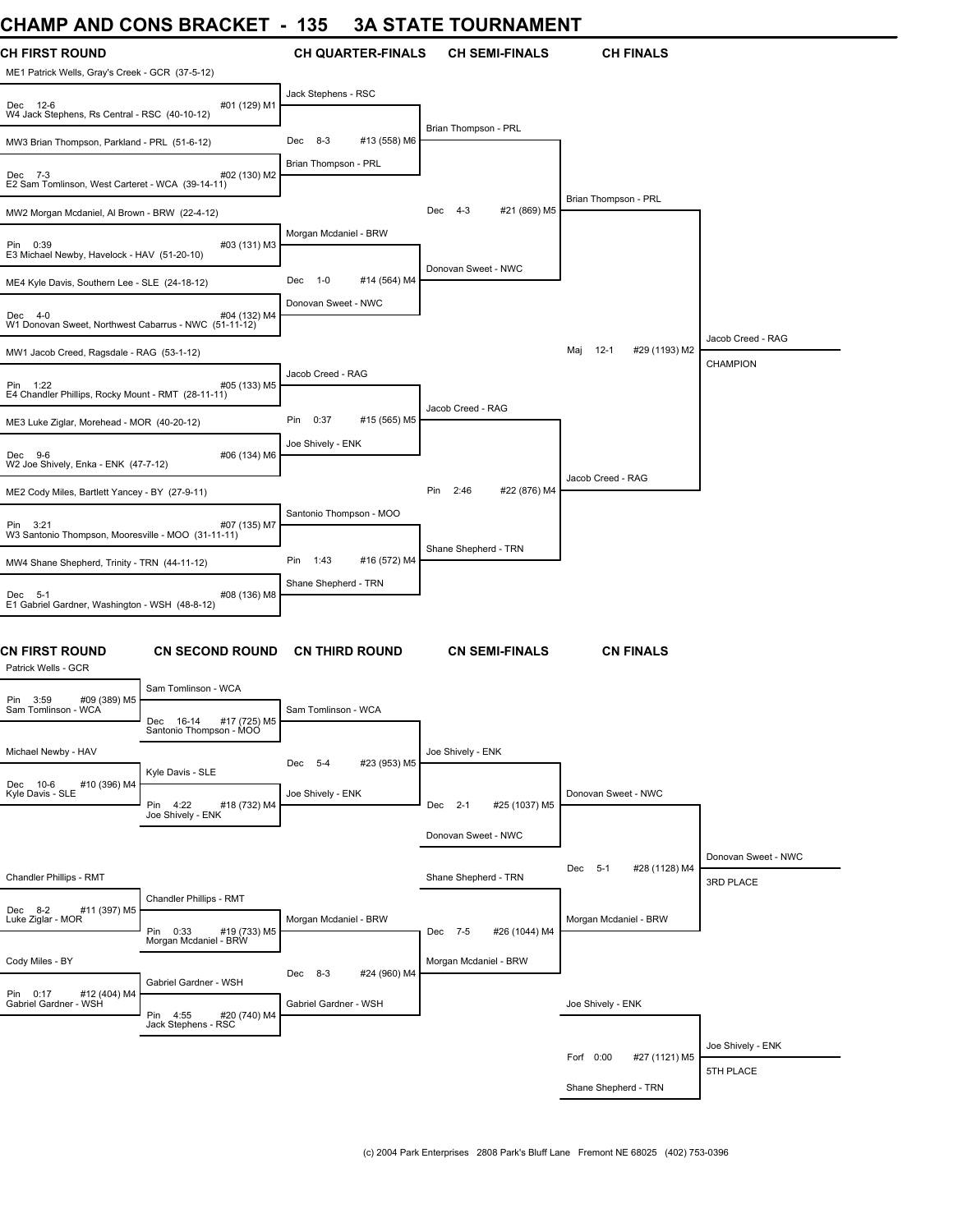### **CHAMP AND CONS BRACKET - 140 3A STATE TOURNAMENT**

| ᄓᇅᇅ<br><b>AIV</b>                                                              | <b>UURU DIVAVILI</b>                                                           |                             | UN UTATLI TUUNNAMENT           |                           |                         |
|--------------------------------------------------------------------------------|--------------------------------------------------------------------------------|-----------------------------|--------------------------------|---------------------------|-------------------------|
| <b>CH FIRST ROUND</b><br>ME1 Langston Powell, Western Guilford - WGU (36-3-11) |                                                                                | <b>CH QUARTER-FINALS</b>    | <b>CH SEMI-FINALS</b>          | <b>CH FINALS</b>          |                         |
| Maj 16-8<br>W4 Jordan Fox, Statesville - STA (37-9-12)                         | #01 (153) M1                                                                   | Langston Powell - WGU       |                                |                           |                         |
| MW3 Eric Tozzi, Eastern Randolph - ERA (35-6-11)                               |                                                                                | 10-8<br>#13 (573) M5<br>Dec | Langston Powell - WGU          |                           |                         |
| Pin 5:14<br>E2 James Jones, South Central - SC (46-14-11)                      | #02 (154) M2                                                                   | Eric Tozzi - ERA            |                                |                           |                         |
| MW2 Eric Hoque, Charlotte Catholic - CC (47-4-11)                              |                                                                                |                             | Pin<br>1:58<br>#21 (877) M5    | Dylan Cala - SPO          |                         |
| Dec 7-0<br>E3 Nicholas Moore, West Carteret - WCA (43-15-12)                   | #03 (155) M3                                                                   | Eric Hoque - CC             |                                |                           |                         |
| ME4 Paul Duggan, Western Harnett - WHA (36-15-10)                              |                                                                                | Dec 8-1<br>#14 (580) M4     | Dylan Cala - SPO               |                           |                         |
| Pin 5:12<br>W1 Dylan Cala, South Point - SPO (51-2-10)                         | #04 (156) M4                                                                   | Dylan Cala - SPO            |                                |                           |                         |
| MW1 Luis Ramos, Parkland - PRL (64-0-12)                                       |                                                                                |                             |                                | Dec 4-2<br>#29 (1196) M2  | Luis Ramos - PRL        |
| Pin 2:25<br>E4 Dean Rudder, White Oak - WO (28-14-11)                          | #05 (157) M5                                                                   | Luis Ramos - PRL            |                                |                           | <b>CHAMPION</b>         |
| ME3 Shane Mcbroom, Northern Guilford - NGU (31-11-11)                          |                                                                                | 2:48<br>#15 (581) M5<br>Pin | Luis Ramos - PRL               |                           |                         |
| OT<br>16-14<br>W2 Gunnar Mcdowell, St Stephens - STS (35-4-10)                 | #06 (158) M6                                                                   | Shane Mcbroom - NGU         |                                |                           |                         |
| ME2 Rashad Palmer, Overhills - OH (27-10-12)                                   |                                                                                |                             | Dec<br>$9-3$<br>#22 (884) M4   | Luis Ramos - PRL          |                         |
|                                                                                |                                                                                | Rashad Palmer - OH          |                                |                           |                         |
| Dec 10-7<br>W3 Dalton Peirce, Mooresville - MOO (31-7-11)                      | #07 (159) M7                                                                   |                             | Jonathan Donatien - BRW        |                           |                         |
| MW4 Jonathan Donatien, Al Brown - BRW (25-8-12)                                |                                                                                | Pin<br>2:32<br>#16 (588) M4 |                                |                           |                         |
| Pin 4:28<br>E1 Tavis Richardson, Northern Nash - NNA (36-7-10)                 | #08 (160) M8                                                                   | Jonathan Donatien - BRW     |                                |                           |                         |
| <b>CN FIRST ROUND</b><br>Jordan Fox - STA                                      | CN SECOND ROUND CN THIRD ROUND                                                 |                             | <b>CN SEMI-FINALS</b>          | <b>CN FINALS</b>          |                         |
| #09 (405) M5<br>Dec 7-6                                                        | James Jones - SC                                                               |                             |                                |                           |                         |
| James Jones - SC                                                               | Dec<br>$6 - 4$<br>#17 (741) M5<br>Rashad Palmer - OH                           | Rashad Palmer - OH          |                                |                           |                         |
| Nicholas Moore - WCA                                                           |                                                                                | #23 (961) M5<br>Dec 11-8    | Rashad Palmer - OH             |                           |                         |
| Dec 9-4<br>#10 (412) M4<br>Paul Duggan - WHA                                   | Nicholas Moore - WCA<br>#18 (748) M4<br>Maj 12-4 #18 (7<br>Shane Mcbroom - NGU | Shane Mcbroom - NGU         | $10-3$<br>#25 (1045) M5<br>Dec | Langston Powell - WGU     |                         |
|                                                                                |                                                                                |                             | Langston Powell - WGU          |                           |                         |
|                                                                                |                                                                                |                             |                                |                           | Eric Hoque - CC         |
| Dean Rudder - WO                                                               |                                                                                |                             | Jonathan Donatien - BRW        | Dec 5-3<br>#28 (1136) M4  | 3RD PLACE               |
| #11 (413) M5<br>Dft 0:00                                                       | Dean Rudder - WO                                                               |                             |                                |                           |                         |
| Gunnar Mcdowell - STS                                                          | Pin 1:19<br>#19 (749) M5                                                       | Eric Hogue - CC             | #26 (1052) M4<br>Pin 1:58      | Eric Hogue - CC           |                         |
| Dalton Peirce - MOO                                                            | Eric Hogue - CC                                                                |                             | Eric Hogue - CC                |                           |                         |
|                                                                                | Dalton Peirce - MOO                                                            | Dec 5-2<br>#24 (968) M4     |                                |                           |                         |
| Dec 6-5<br>#12 (420) M4<br>Tavis Richardson - NNA                              | TF.<br>16-0<br>#20 (756) M4<br>Eric Tozzi - ERA                                | Eric Tozzi - ERA            |                                | Rashad Palmer - OH        |                         |
|                                                                                |                                                                                |                             |                                |                           | Jonathan Donatien - BRW |
|                                                                                |                                                                                |                             |                                | Pin 3:46<br>#27 (1129) M5 | 5TH PLACE               |
|                                                                                |                                                                                |                             |                                | Jonathan Donatien - BRW   |                         |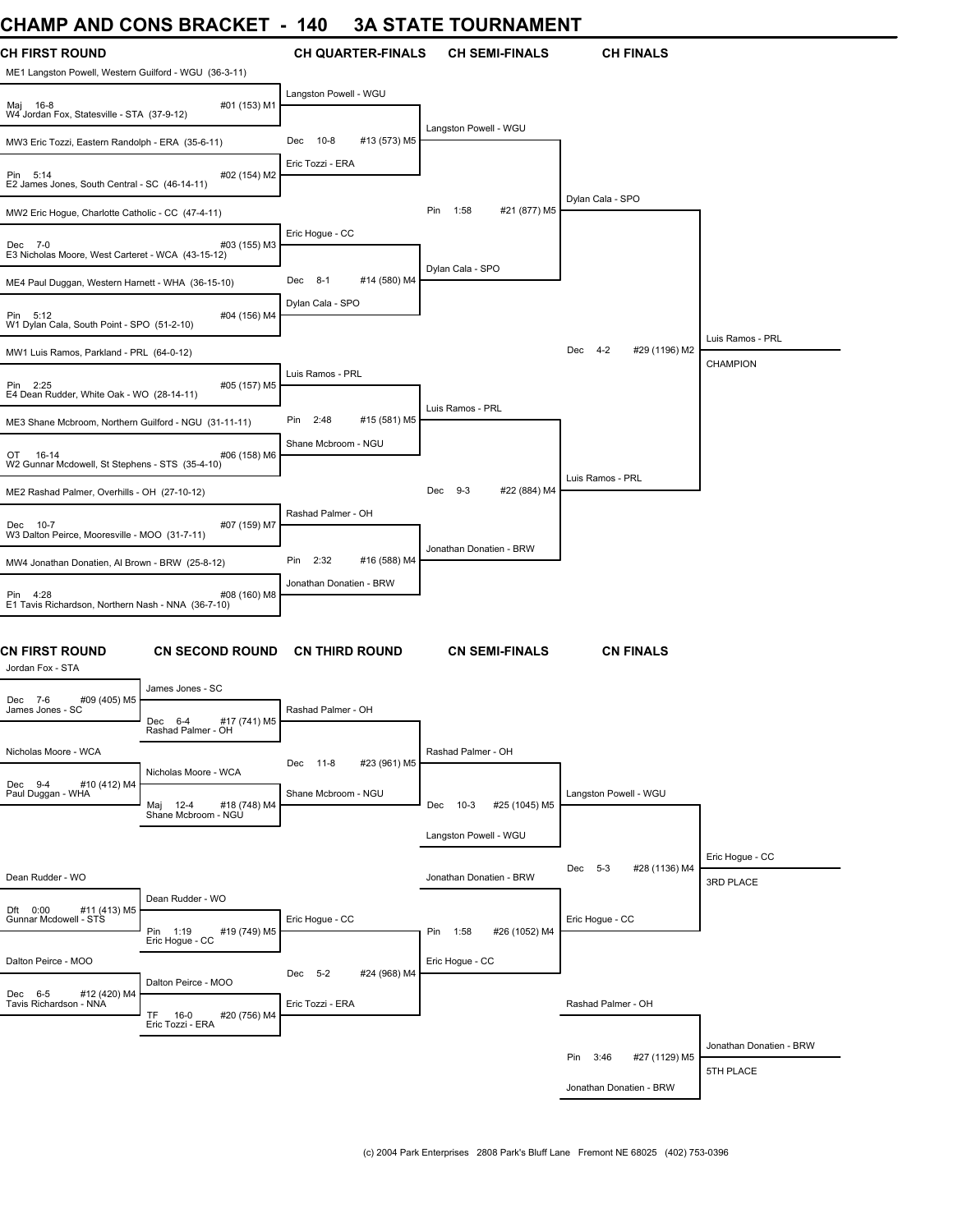# **CHAMP AND CONS BRACKET - 145 3A STATE TOURNAMENT**

| <b>CH FIRST ROUND</b><br>MW1 Marcus Cain, Parkland - PRL (62-6-11) |                                                      | <b>CH QUARTER-FINALS</b>        | <b>CH SEMI-FINALS</b>    | <b>CH FINALS</b>                |                    |
|--------------------------------------------------------------------|------------------------------------------------------|---------------------------------|--------------------------|---------------------------------|--------------------|
| Pin 2:27<br>W4 Andrew Wike, North Iredell - NIR (42-11-12)         | #01 (177) M1                                         | Marcus Cain - PRL               |                          |                                 |                    |
| ME3 Michael Isabella, Eastern Alamance - EAL (38-10-12)            |                                                      | #13 (589) M5<br>2:53<br>Pin     | Marcus Cain - PRL        |                                 |                    |
| Dec 3-1<br>E2 Quincy Culler, Currituck - CUR (44-13-10)            | #02 (178) M2                                         | Michael Isabella - EAL          |                          |                                 |                    |
| ME2 Ben Thomas, Williams - WMS (29-8-12)                           |                                                      |                                 | #21 (885) M5<br>Dec 8-2  | Justin Rice - NBU               |                    |
| Pin 3:24<br>E3 Dustin Richards, Southern Wayne - SWY (25-8-12)     | #03 (179) M3                                         | Ben Thomas - WMS                |                          |                                 |                    |
| MW4 Tyler Gardner, Waddell - WAD (28-7-12)                         |                                                      | $10 - 4$<br>#14 (596) M4<br>Dec | Justin Rice - NBU        |                                 |                    |
| Pin 5:25<br>W1 Justin Rice, North Buncombe - NBU (48-1-12)         | #04 (180) M4                                         | Justin Rice - NBU               |                          |                                 |                    |
| E1 Harry Jenkins, White Oak - WO (41-12-12)                        |                                                      |                                 |                          | #29 (1199) M2<br>Dec 4-2        | Justin Rice - NBU  |
| Pin 3:02<br>ME4 Jared Boyette, Southern Lee - SLE (30-18-12)       | #05 (181) M5                                         | Harry Jenkins - WO              |                          |                                 | <b>CHAMPION</b>    |
| W3 Owen Halbach, Enka - ENK (47-13-11)                             |                                                      | Dec 8-2<br>#15 (597) M5         | Nick Vetell - TRN        |                                 |                    |
| $2 - 0$<br>OT<br>MW2 Nick Vetell, Trinity - TRN (52-6-11)          | #06 (182) M6                                         | Nick Vetell - TRN               |                          |                                 |                    |
| W2 Brandon Lackey, St Stephens - STS (41-10-12)                    |                                                      |                                 | #22 (891) M3<br>Dec 2-1  | Nick Vetell - TRN               |                    |
| TF 18-2<br>MW3 Blair Fewell, Ragsdale - RAG (53-8-12)              | #07 (183) M7                                         | Blair Fewell - RAG              |                          |                                 |                    |
| E4 Steven Luper, Nash Central - NCE (41-10-12)                     |                                                      | $9-3$<br>#16 (604) M4<br>Dec    | Tylor Sigmon - DUD       |                                 |                    |
| Dec 11-4<br>ME1 Tylor Sigmon, Dudley - DUD (44-4-11)               | #08 (184) M8                                         | Tylor Sigmon - DUD              |                          |                                 |                    |
| <b>CN FIRST ROUND</b><br>Andrew Wike - NIR                         | <b>CN SECOND ROUND</b>                               | <b>CN THIRD ROUND</b>           | <b>CN SEMI-FINALS</b>    | <b>CN FINALS</b>                |                    |
| #09 (421) M5<br>Pin 4:51                                           | Andrew Wike - NIR                                    |                                 |                          |                                 |                    |
| Quincy Culler - CUR                                                | Pin<br>#17 (757) M5<br>2:01<br>Blair Fewell - RAG    | Blair Fewell - RAG              |                          |                                 |                    |
| Dustin Richards - SWY                                              |                                                      | #23 (969) M5<br>Pin<br>4:33     | Blair Fewell - RAG       |                                 |                    |
| #10 (428) M4<br>Dec 10-3<br>Tyler Gardner - WAD                    | Tyler Gardner - WAD<br>#18 (764) M4<br>Dec 8-2       | Harry Jenkins - WO              | Dec 7-4<br>#25 (1053) M5 | Blair Fewell - RAG              |                    |
|                                                                    | Harry Jenkins - WO                                   |                                 | Marcus Cain - PRL        |                                 |                    |
|                                                                    |                                                      |                                 |                          |                                 | Tylor Sigmon - DUD |
| Jared Boyette - SLE                                                |                                                      |                                 | Tylor Sigmon - DUD       | #28 (1143) M3<br>Dec<br>$5 - 1$ | 3RD PLACE          |
| Dec 5-1<br>#11 (429) M5<br>Owen Halbach - ENK                      | Owen Halbach - ENK<br>$9 - 0$<br>#19 (765) M5<br>Мај | Owen Halbach - ENK              | #26 (1059) M3<br>Dec 1-0 | Tylor Sigmon - DUD              |                    |
|                                                                    | Ben Thomas - WMS                                     |                                 |                          |                                 |                    |
| Brandon Lackey - STS                                               | Brandon Lackey - STS                                 | Pin<br>2:09<br>#24 (975) M3     | Owen Halbach - ENK       |                                 |                    |
| Dec 9-6<br>#12 (436) M4<br>Steven Luper - NCE                      | Dec 5-4<br>#20 (772) M4<br>Michael Isabella - EAL    | Brandon Lackey - STS            |                          | Marcus Cain - PRL               |                    |
|                                                                    |                                                      |                                 |                          |                                 | Marcus Cain - PRL  |
|                                                                    |                                                      |                                 |                          | Dec 2-0<br>#27 (1137) M5        | 5TH PLACE          |
|                                                                    |                                                      |                                 |                          | Owen Halbach - ENK              |                    |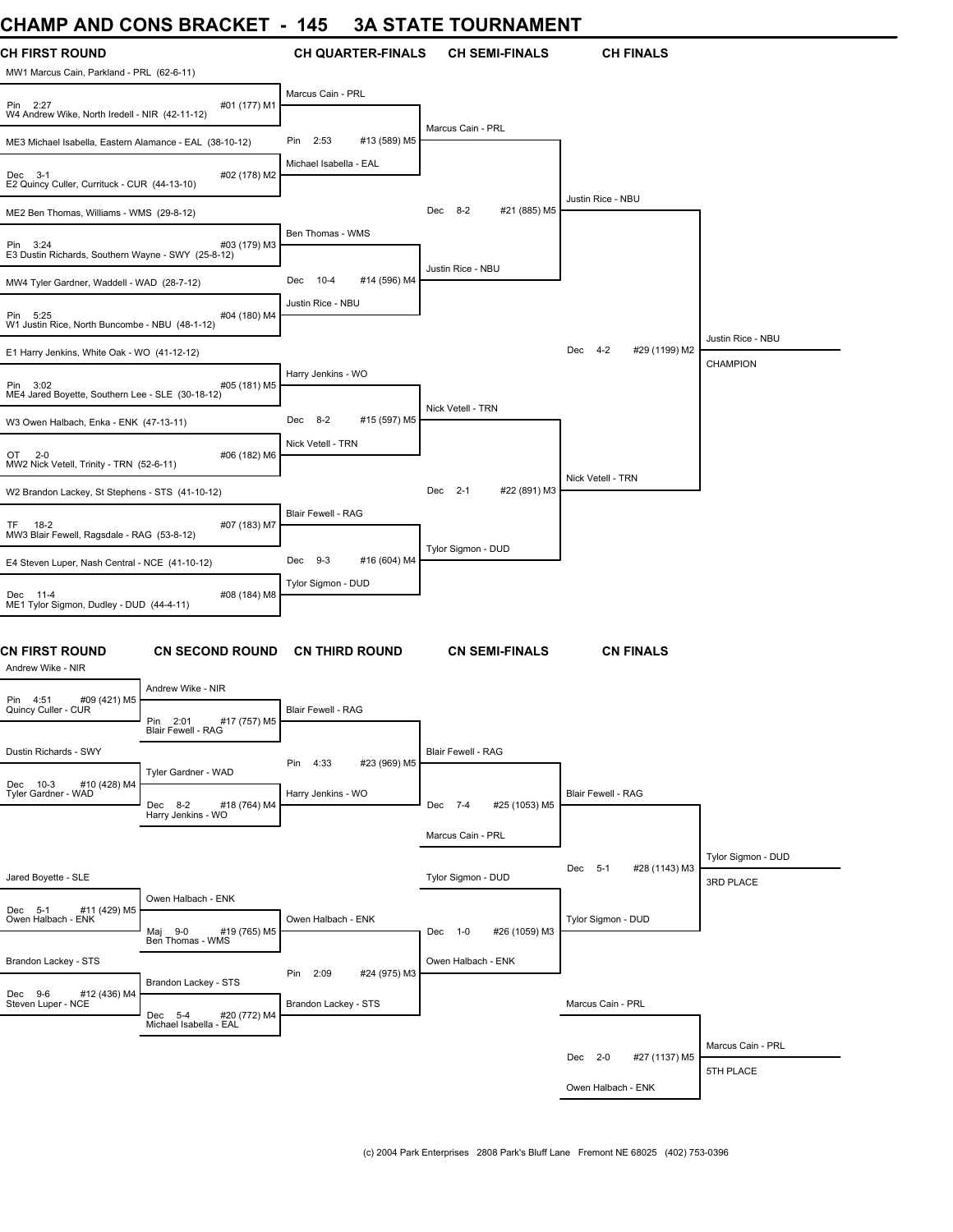### **CHAMP AND CONS BRACKET - 152 3A STATE TOURNAMENT**

| UNAIWIT AIND UUNJ DRAUNEI                                                                             | 194                                         | JA JIAIE IUUNNAMENI        |                                 |                                       |
|-------------------------------------------------------------------------------------------------------|---------------------------------------------|----------------------------|---------------------------------|---------------------------------------|
| <b>CH FIRST ROUND</b><br>ME1 Keith Brown, Williams - WMS (41-2-11)                                    | <b>CH QUARTER-FINALS</b>                    | <b>CH SEMI-FINALS</b>      | <b>CH FINALS</b>                |                                       |
| #01 (201) M1<br>Maj 15-4<br>E4 Stephen Henkel, Currituck - CUR (33-24-11)                             | Keith Brown - WMS                           |                            |                                 |                                       |
| MW3 Eddy Roman, Southwestern Randolph - SWR (55-11-11)                                                | 4:53<br>#13 (605) M5<br>Pin                 | Keith Brown - WMS          |                                 |                                       |
| #02 (202) M2<br>Dec 2-1<br>W2 Josh Smith, Lake Norman - LN (44-6-10)                                  | Eddy Roman - SWR                            |                            |                                 |                                       |
| MW2 Jackson Vuncannon, Piedmont - PIE (34-13-12)                                                      |                                             | #21 (892) M4<br>4-2<br>Dec | Terrance Zaleski - WO           |                                       |
| $18-2$<br>#03 (203) M3<br>TF<br>W3 Jake Greco, North Buncombe - NBU (36-13-12)                        | Jake Greco - NBU                            | Terrance Zaleski - WO      |                                 |                                       |
| ME4 Eli Southern, Dudley - DUD (39-18-12)                                                             | 2:22<br>#14 (612) M4<br>Pin                 |                            |                                 |                                       |
| #04 (204) M4<br>Dec 4-1<br>E1 Terrance Zaleski, White Oak - WO (47-7-11)                              | Terrance Zaleski - WO                       |                            |                                 |                                       |
| W1 Logan Self, St Stephens - STS (51-8-12)                                                            |                                             |                            | OT<br>$3 - 1$<br>#29 (1202) M2  | Desean Grimes-hines - PRL<br>CHAMPION |
| #05 (205) M5<br>Dec 7-6<br>MW4 Baxter Riddleberger, Ragsdale - RAG (44-18-12)                         | Logan Self - STS                            |                            |                                 |                                       |
| E3 Deven Ruane, West Brunswick - WBR (33-9-12)                                                        | #15 (613) M5<br>Dec<br>6-3                  | Dorian Mcdougald - WHA     |                                 |                                       |
| #06 (206) M6<br>Maj 13-2<br>ME2 Dorian Mcdougald, Western Harnett - WHA (48-11-12)                    | Dorian Mcdougald - WHA                      |                            |                                 |                                       |
| E2 Darien Peele, Washington - WSH (41-14-12)                                                          |                                             | #22 (893) M5<br>Dec 7-1    | Desean Grimes-hines - PRL       |                                       |
| #07 (207) M7<br>Maj 11-3<br>ME3 Simone Santos, Western Guilford - WGU (34-6-12)                       | Simone Santos - WGU                         | Desean Grimes-hines - PRL  |                                 |                                       |
| W4 Tyler Bruton, Mooresville - MOO (36-15-10)                                                         | #16 (619) M3<br>$8 - 3$<br>Dec              |                            |                                 |                                       |
| #08 (208) M8<br>Pin 1:01<br>MW1 Desean Grimes-hines, Parkland - PRL (66-3-11)                         | Desean Grimes-hines - PRL                   |                            |                                 |                                       |
| CN FIRST ROUND<br><b>CN SECOND ROUND</b><br>Stephen Henkel - CUR                                      | <b>CN THIRD ROUND</b>                       | <b>CN SEMI-FINALS</b>      | <b>CN FINALS</b>                |                                       |
| Josh Smith - LN<br>#09 (437) M5<br>Maj 14-4<br>Josh Smith - LN<br>Dec 6-1<br>#17 (773) M5             | Simone Santos - WGU                         |                            |                                 |                                       |
| Simone Santos - WGU<br>Jackson Vuncannon - PIE                                                        |                                             | Logan Self - STS           |                                 |                                       |
| Eli Southern - DUD                                                                                    | #23 (976) M4<br>Dec 2-1                     |                            |                                 |                                       |
| #10 (444) M4<br>Dec 7-6<br>Eli Southern - DUD<br>Dec 2-0<br>#18 (780) M4<br>Logan Self - STS          | Logan Self - STS                            | Dec 5-1<br>#25 (1060) M4   | Keith Brown - WMS               |                                       |
|                                                                                                       |                                             | Keith Brown - WMS          |                                 |                                       |
| Baxter Riddleberger - RAG                                                                             |                                             | Dorian Mcdougald - WHA     | #28 (1145) M5<br>$6 - 3$<br>Dec | Keith Brown - WMS<br>3RD PLACE        |
| Baxter Riddleberger - RAG<br>#11 (445) M5<br>Dec 5-3<br>Deven Ruane - WBR<br>Pin 4:42<br>#19 (781) M5 | Baxter Riddleberger - RAG                   | Dec 4-2<br>#26 (1061) M5   | Dorian Mcdougald - WHA          |                                       |
| Jake Greco - NBU<br>Darien Peele - WSH                                                                |                                             | Eddy Roman - SWR           |                                 |                                       |
| Darien Peele - WSH<br>Dft 0:00<br>#12 (452) M4<br>Tyler Bruton - MOO                                  | Dec 4-2<br>#24 (977) M5<br>Eddy Roman - SWR |                            | Logan Self - STS                |                                       |
| Dec 6-2<br>#20 (788) M4<br>Eddy Roman - SWR                                                           |                                             |                            |                                 |                                       |
|                                                                                                       |                                             |                            | #27 (1144) M4<br>Pin<br>0:25    | Logan Self - STS                      |
|                                                                                                       |                                             |                            | Eddy Roman - SWR                | 5TH PLACE                             |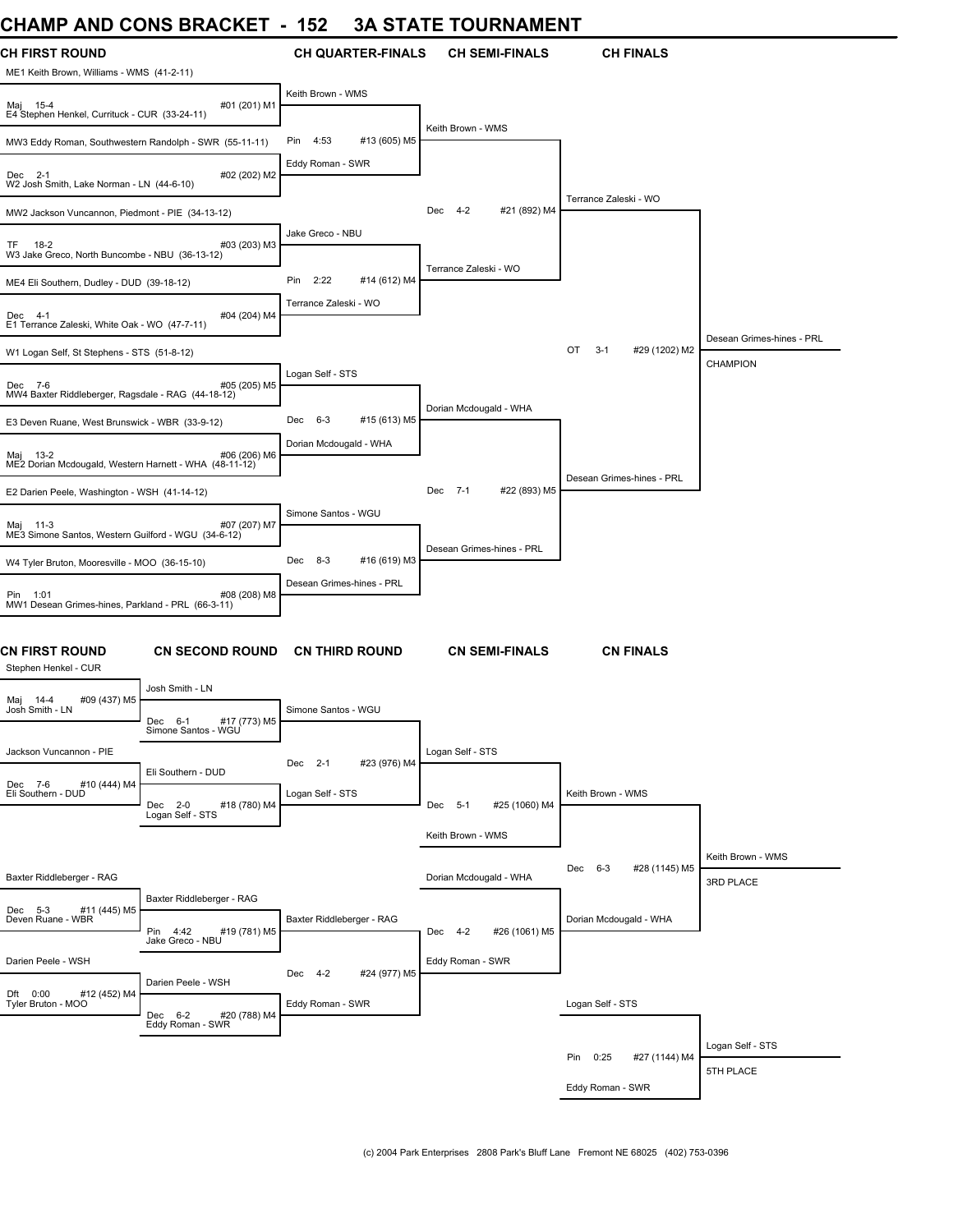### **CHAMP AND CONS BRACKET - 160 3A STATE TOURNAMENT**

| <b>CH FIRST ROUND</b>                                                             |                        | <b>CH QUARTER-FINALS</b>        | <b>CH SEMI-FINALS</b>       | <b>CH FINALS</b>             |                                       |
|-----------------------------------------------------------------------------------|------------------------|---------------------------------|-----------------------------|------------------------------|---------------------------------------|
| W1 Kasey Young, Mooresville - MOO (45-4-12)                                       |                        |                                 |                             |                              |                                       |
| Pin 5:59<br>MW4 Melvin Jones, Southwest Guilford - SWG (28-13-12)                 | #01 (225) M1           | Kasey Young - MOO               |                             |                              |                                       |
| E3 Janicento Williamson, Rocky Mount - RMT (29-14-9)                              |                        | #13 (620) M4<br>Pin<br>2:31     | Kasey Young - MOO           |                              |                                       |
| TF<br>16-1<br>ME2 Daylon Scott, Western Alamance - WAL (28-8-11)                  | #02 (226) M2           | Daylon Scott - WAL              |                             | Marciano Ali - PRL           |                                       |
| E2 Chris Foy, South Central - SC (46-11-12)                                       |                        |                                 | 10-2<br>#21 (899) M3<br>Maj |                              |                                       |
| OT 4-3<br>ME3 Alex Sellars, Dudley - DUD (43-8-11)                                | #03 (227) M3           | Chris Foy - SC                  |                             |                              |                                       |
| W4 Taylor Wright, Asheville - ASV (17-6-12)                                       |                        | Maj<br>$11 - 1$<br>#14 (621) M5 | Marciano Ali - PRL          |                              |                                       |
| Pin 2:46<br>MW1 Marciano Ali, Parkland - PRL (65-0-11)                            | #04 (228) M4           | Marciano Ali - PRL              |                             |                              |                                       |
| E1 Jeff Ross, Currituck - CUR (48-5-12)                                           |                        |                                 |                             | Pin<br>3:31<br>#29 (1205) M2 | Marciano Ali - PRL<br><b>CHAMPION</b> |
| Dec 2-0<br>ME4 Hunter Cardone, South Johnston - SJO (34-7-12)                     | #05 (229) M5           | Jeff Ross - CUR                 |                             |                              |                                       |
| W3 Nijel Jones, Tc Roberson - TCR (46-9-11)                                       |                        | Dec<br>$2 - 0$<br>#15 (627) M3  | Jeff Ross - CUR             |                              |                                       |
| Forf 0:00<br>MW2 Josh Ashworth, Ragsdale - RAG (22-12-12)                         | #06 (230) M6           | Josh Ashworth - RAG             |                             |                              |                                       |
| W2 Christopher Cope, Rs Central - RSC (27-12-12)                                  |                        |                                 | Dec 12-9<br>#22 (900) M4    | Jeff Ross - CUR              |                                       |
| Maj 17-7<br>MW3 Jeff Wysosky, Southeast Guilford - SEG (38-13-11)                 | #07 (231) M7           | Christopher Cope - RSC          |                             |                              |                                       |
| E4 Michael Goldberg, Washington - WSH (15-14-11)                                  |                        | Maj<br>$12-0$<br>#16 (628) M4   | Christopher Cope - RSC      |                              |                                       |
| Pin 4:57                                                                          | #08 (232) M8           | Charles Royester - NVA          |                             |                              |                                       |
| ME1 Charles Royester, Northern Vance - NVA (31-6-12)                              |                        |                                 |                             |                              |                                       |
| CN FIRST ROUND<br>Melvin Jones - SWG                                              | <b>CN SECOND ROUND</b> | <b>CN THIRD ROUND</b>           | <b>CN SEMI-FINALS</b>       | <b>CN FINALS</b>             |                                       |
| Melvin Jones - SWG<br>Pin 4:38<br>#09 (453) M5                                    |                        |                                 |                             |                              |                                       |
| Janicento Williamson - RMT<br>OT.<br>$5 - 4$<br>Charles Royester - NVA            | #17 (789) M5           | Charles Royester - NVA          |                             |                              |                                       |
| Alex Sellars - DUD                                                                |                        | #23 (983) M3<br>Dec 6-3         | Alex Sellars - DUD          |                              |                                       |
| Alex Sellars - DUD<br>Dec 4-0<br>#10 (454) M6<br>Taylor Wright - ASV<br>Dec 3-1   | #18 (790) M6           | Alex Sellars - DUD              | #25 (1067) M3<br>Dec 6-0    | Kasey Young - MOO            |                                       |
| Josh Ashworth - RAG                                                               |                        |                                 | Kasey Young - MOO           |                              |                                       |
|                                                                                   |                        |                                 |                             | Dec 4-0<br>#28 (1152) M4     | Kasey Young - MOO                     |
| Hunter Cardone - SJO                                                              |                        |                                 | Christopher Cope - RSC      |                              | 3RD PLACE                             |
| Hunter Cardone - SJO<br>Forf 0:00<br>#11 (460) M4<br>Nijel Jones - TCR<br>Dec 2-0 | #19 (796) M4           | Hunter Cardone - SJO            | #26 (1068) M4<br>Dec 3-2    | Hunter Cardone - SJO         |                                       |
| Chris Foy - SC<br>Jeff Wysosky - SEG                                              |                        | #24 (984) M4<br>Dec 6-4         | Hunter Cardone - SJO        |                              |                                       |
| Jeff Wysosky - SEG<br>Dec 6-1 #12 (461) M5<br>Michael Goldberg - WSH<br>Dec 6-4   | #20 (797) M5           | Jeff Wysosky - SEG              |                             | Alex Sellars - DUD           |                                       |
| Daylon Scott - WAL                                                                |                        |                                 |                             |                              | Alex Sellars - DUD                    |
|                                                                                   |                        |                                 |                             | #27 (1151) M3<br>Dec 5-4     | 5TH PLACE                             |
|                                                                                   |                        |                                 |                             | Christopher Cope - RSC       |                                       |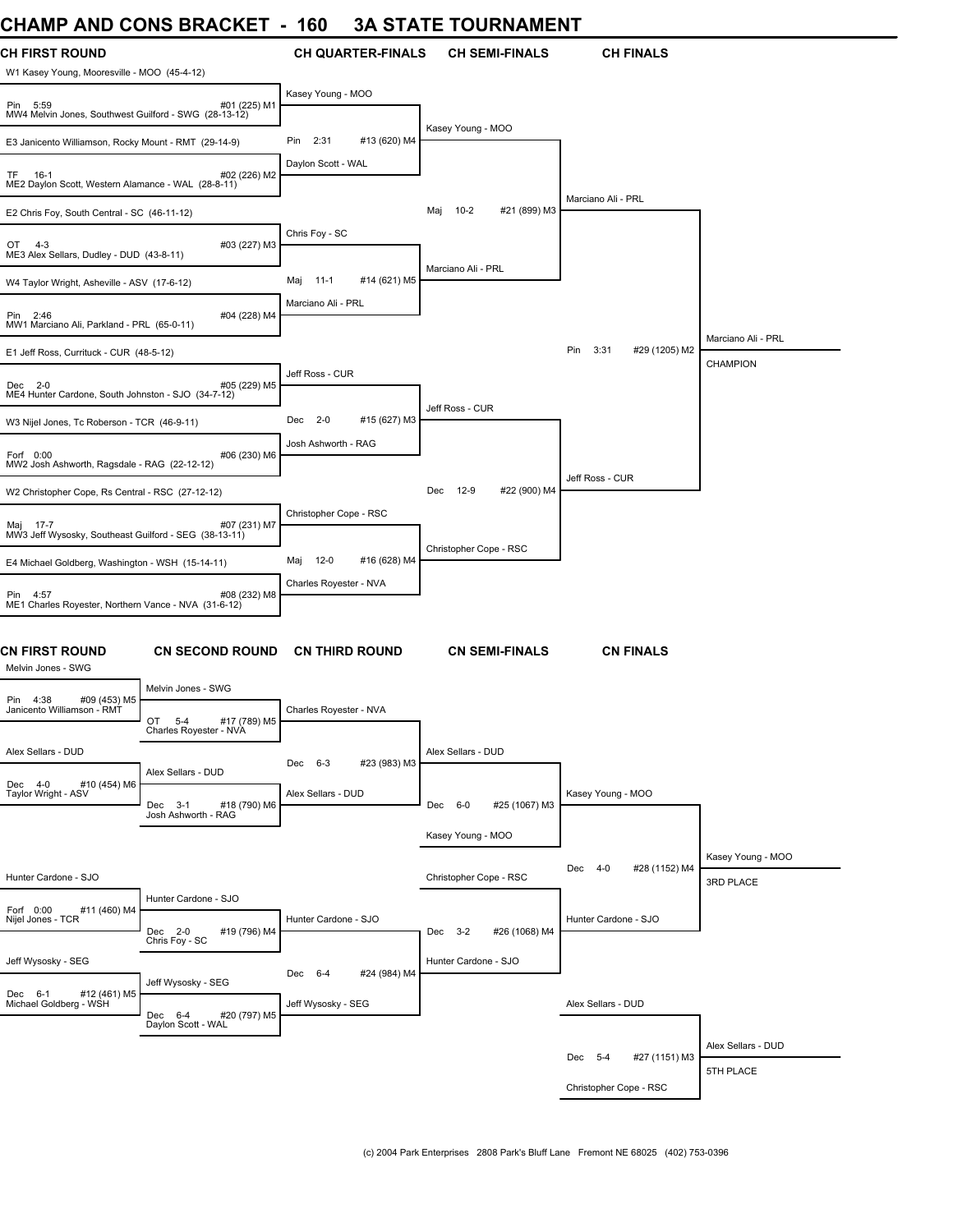# **CHAMP AND CONS BRACKET - 171 3A STATE TOURNAMENT**

| <b>CH FIRST ROUND</b><br>ME1 Guillermo Magallon, Dudley - DUD (50-5-12) |                                                     | <b>CH QUARTER-FINALS</b>    | <b>CH SEMI-FINALS</b>         | <b>CH FINALS</b>                |                                 |
|-------------------------------------------------------------------------|-----------------------------------------------------|-----------------------------|-------------------------------|---------------------------------|---------------------------------|
| Pin 2:28<br>E4 Terrence Simmons, Jacksonville - JAX (23-10-12)          | #01 (249) M1                                        | Guillermo Magallon - DUD    |                               |                                 |                                 |
| MW3 Matt Berry, Southwestern Randolph - SWR (53-10-10)                  |                                                     | #13 (629) M5<br>Dec 7-6     | David Atwood - TUS            |                                 |                                 |
| Dec 7-3<br>W2 David Atwood, Tuscola - TUS (43-6-11)                     | #02 (250) M2                                        | David Atwood - TUS          |                               | Justin Moore - WSH              |                                 |
| MW2 Carter Barnhouse, Porter Ridge - POR (39-8-12)                      |                                                     |                             | 2:34<br>Pin<br>#21 (901) M5   |                                 |                                 |
| Dec 10-5<br>W3 Hunter Scott, Erwin - ERW (39-5-12)                      | #03 (251) M3                                        | Hunter Scott - ERW          | Justin Moore - WSH            |                                 |                                 |
| ME4 Colby Flinchum, Rockingham County - RCO (26-13-12)                  |                                                     | #14 (635) M3<br>Maj<br>11-2 |                               |                                 |                                 |
| Pin 0:32<br>E1 Justin Moore, Washington - WSH (47-2-11)                 | #04 (252) M4                                        | Justin Moore - WSH          |                               |                                 | Chris Hill - MOO                |
| W1 Chris Hill, Mooresville - MOO (40-1-12)                              |                                                     |                             |                               | Maj<br>$9 - 1$<br>#29 (1208) M2 | CHAMPION                        |
| Pin 3:47<br>MW4 Maurice Copeland, Anson County - ANS (19-8-10)          | #05 (253) M5                                        | Chris Hill - MOO            | Chris Hill - MOO              |                                 |                                 |
| E3 Dedrick Silver, Rocky Mount - RMT (26-6-12)                          |                                                     | #15 (636) M4<br>Maj 9-1     |                               |                                 |                                 |
| Pin 3:23<br>ME2 Raheem Simmons, South Johnston - SJO (32-7-12)          | #06 (254) M6                                        | Raheem Simmons - SJO        |                               | Chris Hill - MOO                |                                 |
| E2 Donny Wacenske, Nash Central - NCE (46-7-12)                         |                                                     |                             | #22 (907) M3<br>$10-1$<br>Maj |                                 |                                 |
| Dec 7-4<br>ME3 Marcus Terry, Northern Vance - NVA (31-5-12)             | #07 (255) M7                                        | Donny Wacenske - NCE        | Donny Wacenske - NCE          |                                 |                                 |
| W4 Dallas Rice, North Buncombe - NBU (40-16-10)                         |                                                     | #16 (637) M5<br>Dec 7-3     |                               |                                 |                                 |
| Pin 2:32<br>MW1 Tarrell Walker, Glenn - GLE (41-11-12)                  | #08 (256) M8                                        | Dallas Rice - NBU           |                               |                                 |                                 |
| <b>CN FIRST ROUND</b><br>Terrence Simmons - JAX                         | <b>CN SECOND ROUND</b>                              | <b>CN THIRD ROUND</b>       | <b>CN SEMI-FINALS</b>         | <b>CN FINALS</b>                |                                 |
| #09 (462) M6<br>Pin 2:54                                                | Matt Berry - SWR                                    |                             |                               |                                 |                                 |
| Matt Berry - SWR                                                        | #17 (798) M6<br>Dec 3-0<br>Dallas Rice - NBU        | Dallas Rice - NBU           |                               |                                 |                                 |
| Carter Barnhouse - POR                                                  | Carter Barnhouse - POR                              | #23 (985) M5<br>5-0<br>Dec  | Dallas Rice - NBU             |                                 |                                 |
| Dec 3-1 #10 (468) M4<br>Colby Flinchum - RCO                            | #18 (804) M4<br>4:46<br>Pin<br>Raheem Simmons - SJO | Raheem Simmons - SJO        | #25 (1069) M5<br>Maj<br>11-0  | David Atwood - TUS              |                                 |
|                                                                         |                                                     |                             | David Atwood - TUS            |                                 |                                 |
| Maurice Copeland - ANS                                                  |                                                     |                             | Donny Wacenske - NCE          | 6:23<br>#28 (1159) M3<br>Pin    | David Atwood - TUS<br>3RD PLACE |
| Pin 1:27<br>#11 (469) M5<br>Dedrick Silver - RMT                        | Maurice Copeland - ANS                              | Hunter Scott - ERW          |                               | Donny Wacenske - NCE            |                                 |
|                                                                         | Maj 10-2<br>#19 (805) M5<br>Hunter Scott - ERW      |                             | #26 (1075) M3<br>Dec 7-3      |                                 |                                 |
| Marcus Terry - NVA<br>#12 (470) M6<br>Dec 8-3                           | Tarrell Walker - GLE                                | #24 (991) M3<br>2:21<br>Pin | Guillermo Magallon - DUD      |                                 |                                 |
| Tarrell Walker - GLE                                                    | Dec 1-0 #20 (806) M6<br>Guillermo Magallon - DUD    | Guillermo Magallon - DUD    |                               | Dallas Rice - NBU               |                                 |
|                                                                         |                                                     |                             |                               | 4:37<br>Pin<br>#27 (1153) M5    | Dallas Rice - NBU               |
|                                                                         |                                                     |                             |                               |                                 | 5TH PLACE                       |
|                                                                         |                                                     |                             |                               | Guillermo Magallon - DUD        |                                 |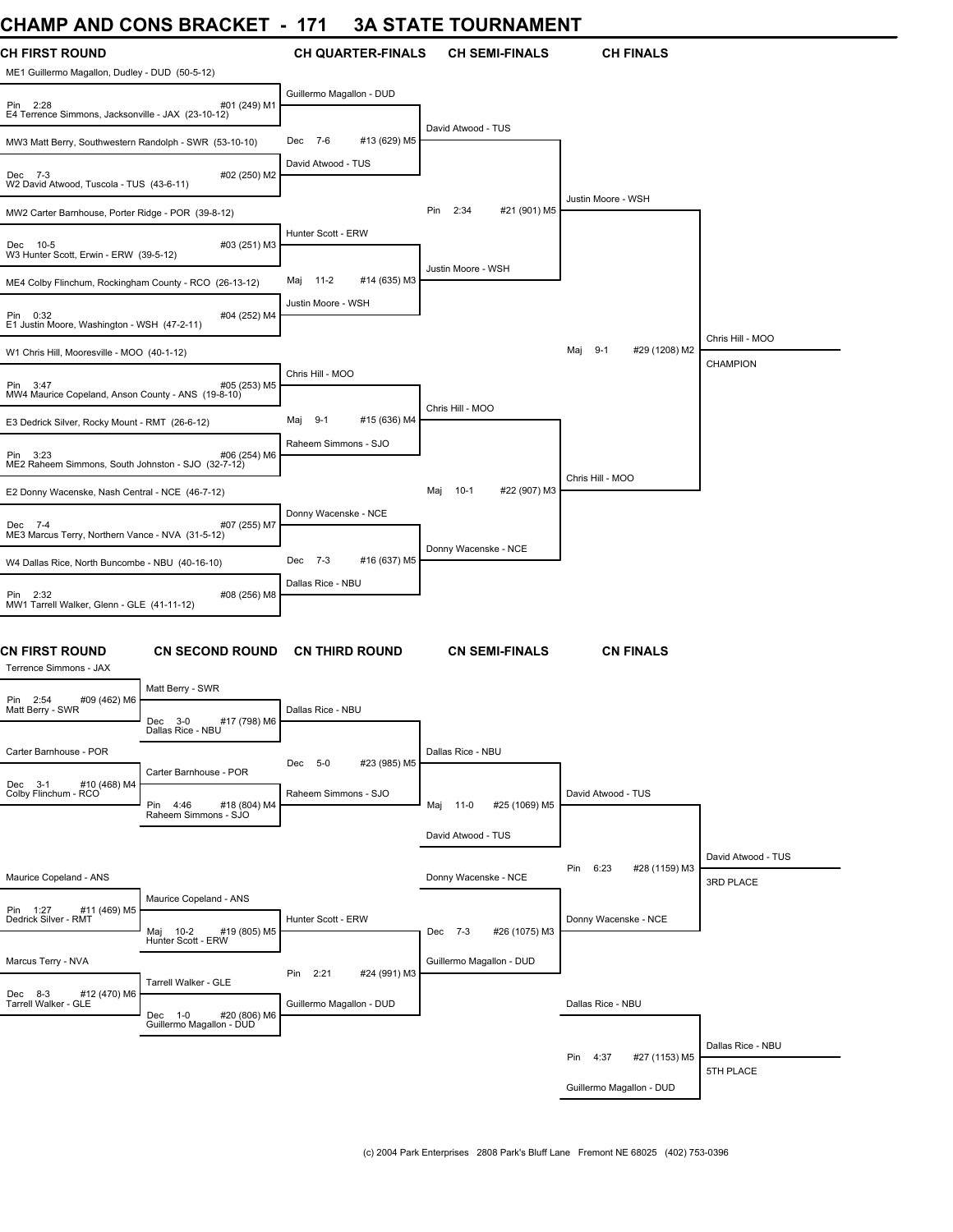# **CHAMP AND CONS BRACKET - 189 3A STATE TOURNAMENT**

| <b>CH FIRST ROUND</b><br>MW1 Jesse Doyle, Trinity - TRN (48-10-9) |                                                      | <b>CH QUARTER-FINALS</b>    | <b>CH SEMI-FINALS</b>           | <b>CH FINALS</b>                |                                |
|-------------------------------------------------------------------|------------------------------------------------------|-----------------------------|---------------------------------|---------------------------------|--------------------------------|
| Maj 11-3<br>E4 Thurman Green, Havelock - HAV (47-21-11)           | #01 (273) M1                                         | Jesse Doyle - TRN           |                                 |                                 |                                |
| ME3 Zachary Bartleson, Western Harnett - WHA (34-14-10)           |                                                      | Pin 1:32<br>#13 (643) M3    | Prath Bruton - MOO              |                                 |                                |
| Pin 2:51<br>W2 Prath Bruton, Mooresville - MOO (43-4-12)          | #02 (274) M2                                         | Prath Bruton - MOO          |                                 |                                 |                                |
| ME2 Jose Garnica, Dudley - DUD (44-7-12)                          |                                                      |                             | 13-12<br>#21 (908) M4<br>Dec    | Prath Bruton - MOO              |                                |
| Dft 0:00<br>W3 Steven Rink, St Stephens - STS (55-6-12)           | #03 (275) M3                                         | Steven Rink - STS           |                                 |                                 |                                |
| MW4 Colby Lemmond, Hickory Ridge - HRI (34-13-12)                 |                                                      | Pin<br>3:44<br>#14 (644) M4 | Steven Rink - STS               |                                 |                                |
| Dec 4-0<br>E1 Matt Stoeckle, South Central - SC (44-12-11)        | #04 (276) M4                                         | Matt Stoeckle - SC          |                                 |                                 |                                |
| W1 Harrison Honeycutt, Lake Norman - LN (53-0-10)                 |                                                      |                             |                                 | Dec<br>$3 - 2$<br>#29 (1211) M2 | Harrison Honeycutt - LN        |
| Pin 1:44<br>ME4 Antonio Singletary, Southern Lee - SLE (31-14-12) | #05 (277) M5                                         | Harrison Honeycutt - LN     |                                 |                                 | <b>CHAMPION</b>                |
| MW3 Jamie Bennett, Anson County - ANS (27-3-12)                   |                                                      | Pin<br>3:59<br>#15 (645) M5 | Harrison Honeycutt - LN         |                                 |                                |
| Dec 5-4<br>E2 Johnnie Smallwood, Washington - WSH (40-8-12)       | #06 (278) M6                                         | Jamie Bennett - ANS         |                                 |                                 |                                |
| MW2 Kevin Brackett, Southwestern Randolph - SWR (44-10-12)        |                                                      |                             | $12 - 4$<br>#22 (909) M5<br>Maj | Harrison Honeycutt - LN         |                                |
| Pin 1:16<br>E3 Seth Brinkley, Currituck - CUR (51-8-10)           | #07 (279) M7                                         | Kevin Brackett - SWR        |                                 |                                 |                                |
| W4 Taylor Overcash, Northwest Cabarrus - NWC (32-25-11)           |                                                      | 10-8<br>#16 (651) M3<br>Dec | Kevin Brackett - SWR            |                                 |                                |
| Dec 3-2<br>ME1 Jason Friddle, Southern Alamance - SAL (54-2-12)   | #08 (280) M8                                         | Jason Friddle - SAL         |                                 |                                 |                                |
| CN FIRST ROUND<br>Thurman Green - HAV                             | <b>CN SECOND ROUND</b>                               | <b>CN THIRD ROUND</b>       | <b>CN SEMI-FINALS</b>           | <b>CN FINALS</b>                |                                |
| #09 (476) M4<br>Dec 4-0                                           | Zachary Bartleson - WHA                              |                             |                                 |                                 |                                |
| Zachary Bartleson - WHA                                           | Maj<br>14-2<br>#17 (812) M4<br>Jason Friddle - SAL   | Jason Friddle - SAL         |                                 |                                 |                                |
| Jose Garnica - DUD                                                | Jose Garnica - DUD                                   | Dec 10-4<br>#23 (992) M4    | Jason Friddle - SAL             |                                 |                                |
| #10 (477) M5<br>Pin 4:33<br>Colby Lemmond - HRI                   | #18 (813) M5<br>Dec 9-3<br>Jamie Bennett - ANS       | Jamie Bennett - ANS         | Pin 2:03<br>#25 (1076) M4       | Steven Rink - STS               |                                |
|                                                                   |                                                      |                             | Steven Rink - STS               |                                 |                                |
| Antonio Singletary - SLE                                          |                                                      |                             | Kevin Brackett - SWR            | Pin 1:53<br>#28 (1161) M5       | Steven Rink - STS<br>3RD PLACE |
| #11 (478) M6<br>Dec 6-4<br>Johnnie Smallwood - WSH                | Johnnie Smallwood - WSH                              | Johnnie Smallwood - WSH     |                                 | Johnnie Smallwood - WSH         |                                |
|                                                                   | Dec<br>$3 - 1$<br>#19 (814) M6<br>Matt Stoeckle - SC |                             | #26 (1077) M5<br>Dec 4-3        |                                 |                                |
| Seth Brinkley - CUR                                               | Seth Brinkley - CUR                                  | Dec 8-2<br>#24 (993) M5     | Johnnie Smallwood - WSH         |                                 |                                |
| Dec 6-2 #12 (484) M4<br>Taylor Overcash - NWC                     | Pin 3:51<br>#20 (820) M4<br>Jesse Doyle - TRN        | Jesse Doyle - TRN           |                                 | Jason Friddle - SAL             |                                |
|                                                                   |                                                      |                             |                                 |                                 | Jason Friddle - SAL            |
|                                                                   |                                                      |                             |                                 | Dec 4-2<br>#27 (1160) M4        | 5TH PLACE                      |
|                                                                   |                                                      |                             |                                 | Kevin Brackett - SWR            |                                |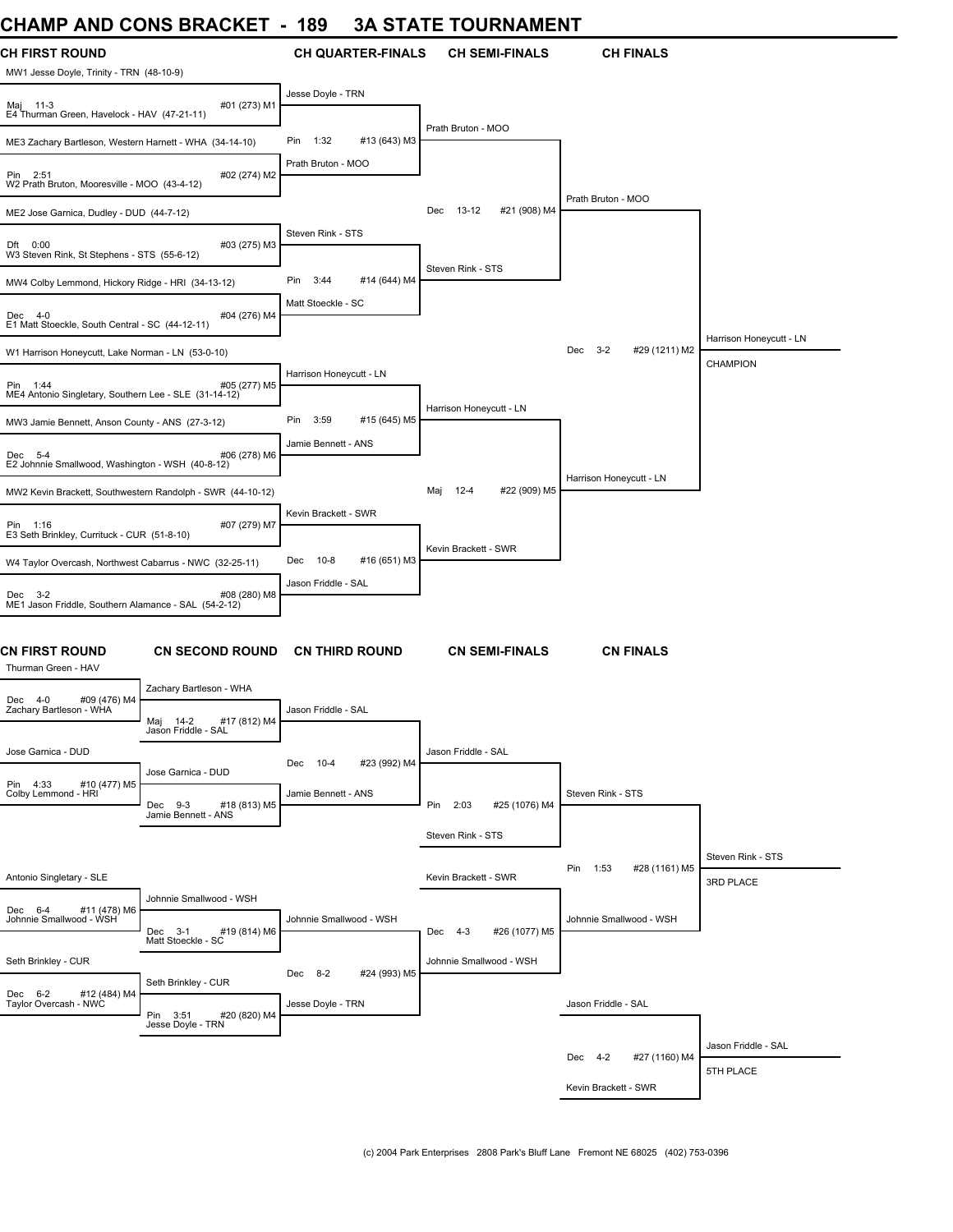### **CHAMP AND CONS BRACKET - 215 3A STATE TOURNAMENT**

| UNAIWIT AINU UUNJ DRAUNEI                                                         |                                                   | - 41J                                       | JA JIAIE IUUNNAMENI             |                               |                                     |
|-----------------------------------------------------------------------------------|---------------------------------------------------|---------------------------------------------|---------------------------------|-------------------------------|-------------------------------------|
| <b>CH FIRST ROUND</b><br>MW1 Christian Mclean, Southwest Guilford - SWG (47-1-12) |                                                   | <b>CH QUARTER-FINALS</b>                    | <b>CH SEMI-FINALS</b>           | <b>CH FINALS</b>              |                                     |
| #01 (297) M1<br>Pin 2:44<br>E4 Guy Williamson, Rocky Mount - RMT (36-8-12)        |                                                   | Christian Mclean - SWG                      |                                 |                               |                                     |
| ME3 Kaleb Rierson, Union Pines - UPI (43-12-11)                                   |                                                   | $4 - 0$<br>#13 (652) M4<br>Dec              | Christian Mclean - SWG          |                               |                                     |
| #02 (298) M2<br>Dec 6-3<br>W2 Travis Cox, Hunter Huss - HH (35-4-10)              |                                                   | Kaleb Rierson - UPI                         |                                 |                               |                                     |
| ME2 Ian Kirkman, Morehead - MOR (47-9-10)                                         |                                                   |                                             | OT<br>$6 - 5$<br>#21 (915) M3   | Dereck Holloman - WCA         |                                     |
| Dec 13-11<br>W3 Matt Allison, North Iredell - NIR (44-8-11)                       | #03 (299) M3                                      | Matt Allison - NIR                          |                                 |                               |                                     |
| MW4 Marquez Mcduffie, Parkland - PRL (43-18-11)                                   |                                                   | Dec 12-6<br>#14 (653) M5                    | Dereck Holloman - WCA           |                               |                                     |
| Maj 10-2<br>#04 (300) M4<br>E1 Dereck Holloman, West Carteret - WCA (48-3-12)     |                                                   | Dereck Holloman - WCA                       |                                 |                               | Dereck Holloman - WCA               |
| ME1 Kenneth Lindsey, Southern Lee - SLE (40-6-12)                                 |                                                   |                                             |                                 | 17-11 #29 (1214) M2<br>Dec    | CHAMPION                            |
| #05 (301) M5<br>Pin 3:00<br>W4 Michael Ellis, St Stephens - STS (34-12-12)        |                                                   | Kenneth Lindsey - SLE                       | Kenneth Lindsey - SLE           |                               |                                     |
| MW3 Eric Huynh, Trinity - TRN (29-16-12)                                          |                                                   | $17 - 2$<br>TF<br>#15 (659) M3              |                                 |                               |                                     |
| #06 (302) M6<br>Pin 5:17<br>E2 Kentrell Jackson, South Central - SC (40-10-12)    |                                                   | Kentrell Jackson - SC                       |                                 | Kenneth Lindsey - SLE         |                                     |
| MW2 Javier Ortiz, Southwestern Randolph - SWR (43-8-10)                           |                                                   |                                             | #22 (916) M4<br>Dec<br>$6 - 2$  |                               |                                     |
| #07 (303) M7<br>Pin 2:40<br>E3 Joe Young, Northern Nash - NNA (41-5-11)           |                                                   | Javier Ortiz - SWR                          | Nathan Lemings - MOO            |                               |                                     |
| ME4 Daniel Lambert, Bartlett Yancey - BY (17-7-11)                                |                                                   | #16 (660) M4<br>Dec 3-1                     |                                 |                               |                                     |
| #08 (304) M8<br>OT 9-7<br>W1 Nathan Lemings, Mooresville - MOO (42-7-12)          |                                                   | Nathan Lemings - MOO                        |                                 |                               |                                     |
| CN FIRST ROUND<br>Guy Williamson - RMT                                            | <b>CN SECOND ROUND</b>                            | <b>CN THIRD ROUND</b>                       | <b>CN SEMI-FINALS</b>           | <b>CN FINALS</b>              |                                     |
| Maj 13-5<br>Travis Cox - HH<br>#09 (485) M5                                       | Travis Cox - HH                                   |                                             |                                 |                               |                                     |
|                                                                                   | Dec 6-2<br>#17 (821) M5<br>Javier Ortiz - SWR     | Javier Ortiz - SWR                          |                                 |                               |                                     |
| Ian Kirkman - MOR                                                                 | Ian Kirkman - MOR                                 | #23 (999) M3<br>$Dec$ 3-2                   | Javier Ortiz - SWR              |                               |                                     |
| Dec 3-2<br>#10 (486) M6<br>Marquez Mcduffie - PRL                                 | #18 (822) M6<br>Dec 11-4<br>Kentrell Jackson - SC | Ian Kirkman - MOR                           | #25 (1083) M3<br>Dec<br>$1 - 0$ | Christian Mclean - SWG        |                                     |
|                                                                                   |                                                   |                                             | Christian Mclean - SWG          |                               |                                     |
| Michael Ellis - STS                                                               |                                                   |                                             | Nathan Lemings - MOO            | #28 (1168) M4<br>$5-0$<br>Dec | Christian Mclean - SWG<br>3RD PLACE |
| #11 (492) M4<br>Dec 4-2<br>Eric Huynh - TRN                                       | Eric Huynh - TRN<br>Pin 4:40<br>#19 (828) M4      | Matt Allison - NIR                          | #26 (1084) M4<br>Dec 4-1        | Nathan Lemings - MOO          |                                     |
| Joe Young - NNA                                                                   | Matt Allison - NIR                                |                                             | Matt Allison - NIR              |                               |                                     |
| #12 (493) M5<br>Maj 13-2<br>Daniel Lambert - BY                                   | Joe Young - NNA                                   | Dec 5-3<br>#24 (1000) M4<br>Joe Young - NNA |                                 | Javier Ortiz - SWR            |                                     |
|                                                                                   | Pin 4:22<br>#20 (829) M5<br>Kaleb Rierson - UPI   |                                             |                                 |                               |                                     |
|                                                                                   |                                                   |                                             |                                 | Pin 2:24<br>#27 (1167) M3     | Matt Allison - NIR                  |
|                                                                                   |                                                   |                                             |                                 | Matt Allison - NIR            | 5TH PLACE                           |
|                                                                                   |                                                   |                                             |                                 |                               |                                     |